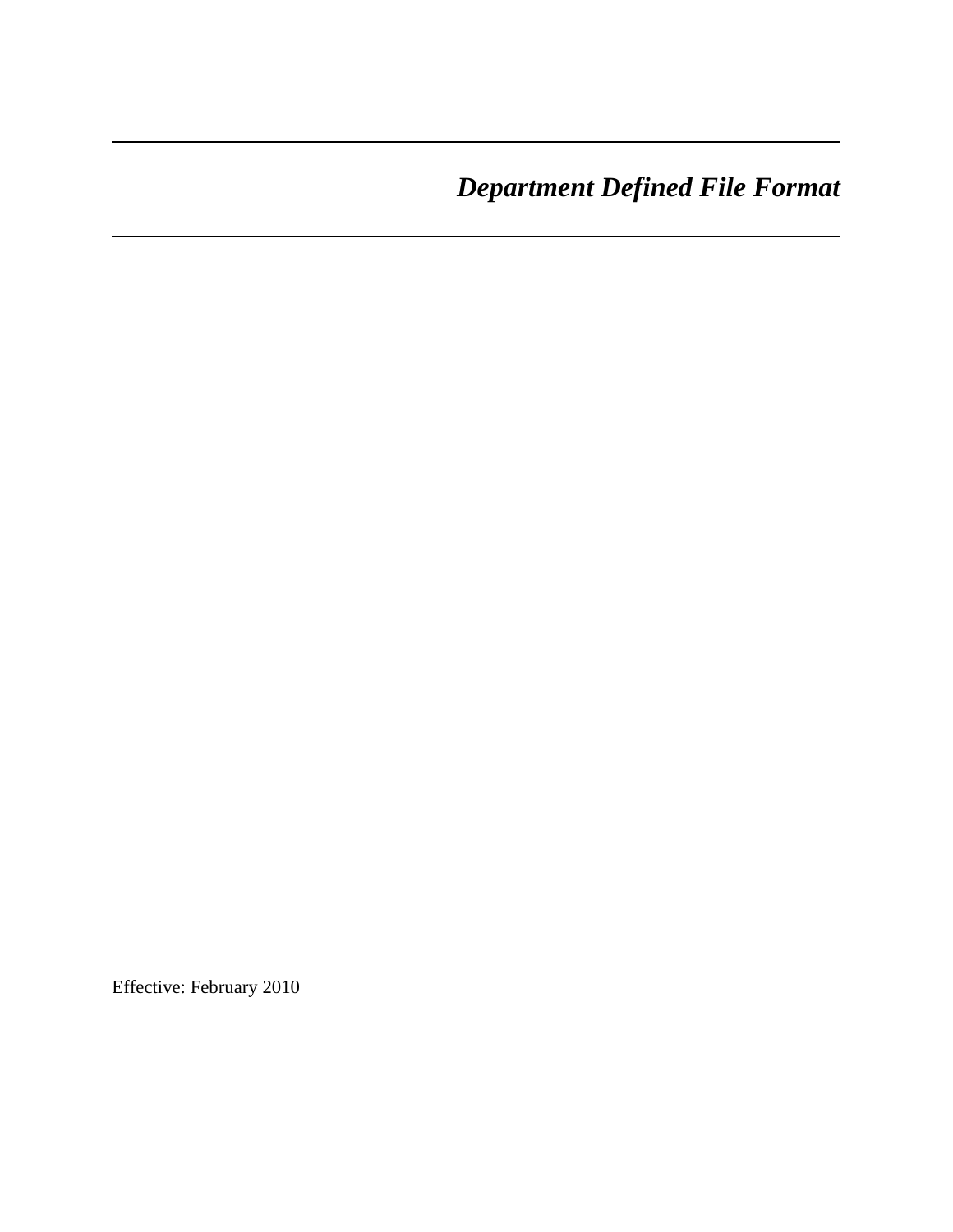# **Department Defined File Format**

\_\_\_\_\_\_\_\_\_\_\_\_\_\_\_\_\_\_\_\_\_\_\_\_\_\_\_\_\_\_\_\_\_\_\_\_\_\_\_\_\_\_\_\_\_\_\_\_\_\_\_\_\_\_\_\_\_\_\_\_ \_\_\_\_\_\_\_\_\_\_\_\_\_\_\_\_\_\_\_\_\_\_\_\_\_\_\_\_\_\_\_\_

Five of the annual invoicing reports are available in an optional electronic format. These are the detail reports for each of:

| <b>Introduction</b>             | Corporate Effective Royalty Rate<br><b>Facility Effective Royalty Rate</b><br>٠<br>Annual Custom Processing Net of Operating Costs<br>$\bullet$<br><b>Annual Capital Cost Allowance</b><br>$\bullet$<br><b>Annual Operating Cost Allowance</b> |
|---------------------------------|------------------------------------------------------------------------------------------------------------------------------------------------------------------------------------------------------------------------------------------------|
|                                 | The summary reports are only available on paper.                                                                                                                                                                                               |
| <b>Purpose</b>                  | The purpose of this document is to provide technical staff with knowledge<br>of how the DDF files are formatted. The business meaning of each of the<br>fields in the DDF will not be described in this document.                              |
| <b>Who Should Read</b><br>This? | Technical staff responsible for leading DDF files into Gas Royalty Client<br>system.                                                                                                                                                           |
| <b>Before You Start</b>         | Refer to the printed format of each of the three reports. The DDF is base<br>do the printed format and a basic familiarity with the printed format will<br>assist you when trying to determine how the DDF is formatted.                       |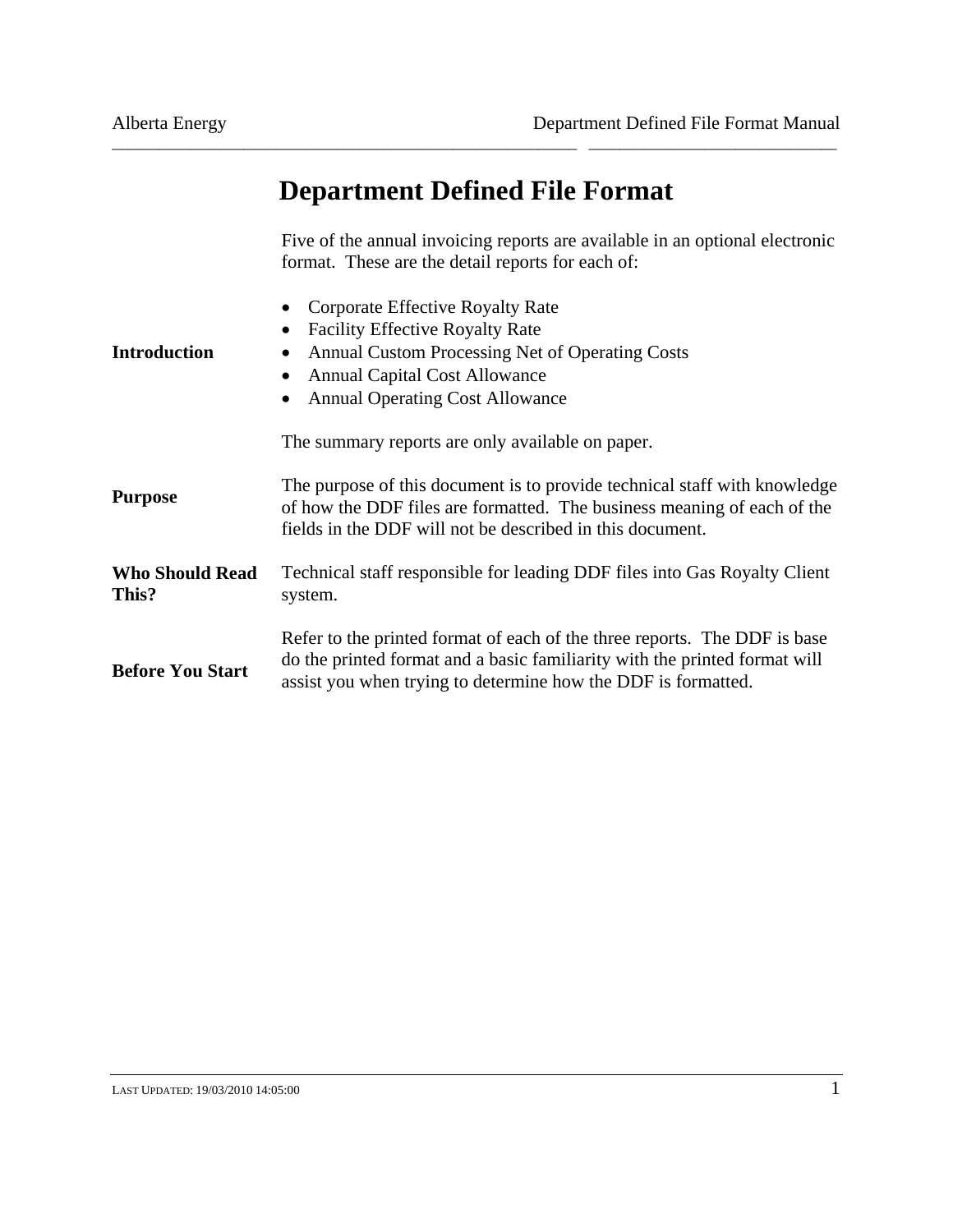| <b>Overview</b>                                                                      | The DDF format is an attempt to closely follow the format of the printed<br>report, without representation of values that can be summed from other<br>records. In general, the DDF does not follow EDI standards for User<br>Defined Files. Three EDI concepts, however, are used in the DDF format:<br>Order of records determines relationship. For example, product<br>1.<br>records follow the facility to which they refer.<br>2. Each record type is identified by a unique number a fixed distance<br>from the beginning of the record. In the case of the DDF the record<br>type is in position 1 and 2.<br>3. Each record type is used consistently across all DDF files. |  |  |  |  |
|--------------------------------------------------------------------------------------|------------------------------------------------------------------------------------------------------------------------------------------------------------------------------------------------------------------------------------------------------------------------------------------------------------------------------------------------------------------------------------------------------------------------------------------------------------------------------------------------------------------------------------------------------------------------------------------------------------------------------------------------------------------------------------|--|--|--|--|
| Determining the<br><b>Type of DDF File</b>                                           | The type of DDF file can be determined by the name of the file. The<br>CERR file contains the letters CERR, the Capital Cost Allowance<br>filename contains the letters CCARPT and the Custom Processing Net of<br>Operating Costs file contains the letters CPNTOP. The FERR filename<br>contains the letters FERR, and the Operating Cost Allowance filename<br>contains the letters OPARPT.<br>Files are delivered to the Petroleum Registry of Alberta.                                                                                                                                                                                                                        |  |  |  |  |
| <b>Determining File</b><br><b>Type By</b><br><b>Examining Its</b><br><b>Contents</b> | The type of the file can be determined by examining the contents of the<br>file for the presence of particular data records. By examining the fifth<br>record of each file you should be able to uniquely determine what type of<br>DDF file you are reading. The fifth record of the CERR or FERR file is a<br>Royalty Rate Product Record (Record type 13), the fifth record of the CP<br>file is a CP Product Record (Record type 12), the fifth record of the OP<br>file is an FCC Op Costs Record (Record type 14) while the fifth record of<br>a CCA file is a FCC Facility Record (Record type 11).                                                                         |  |  |  |  |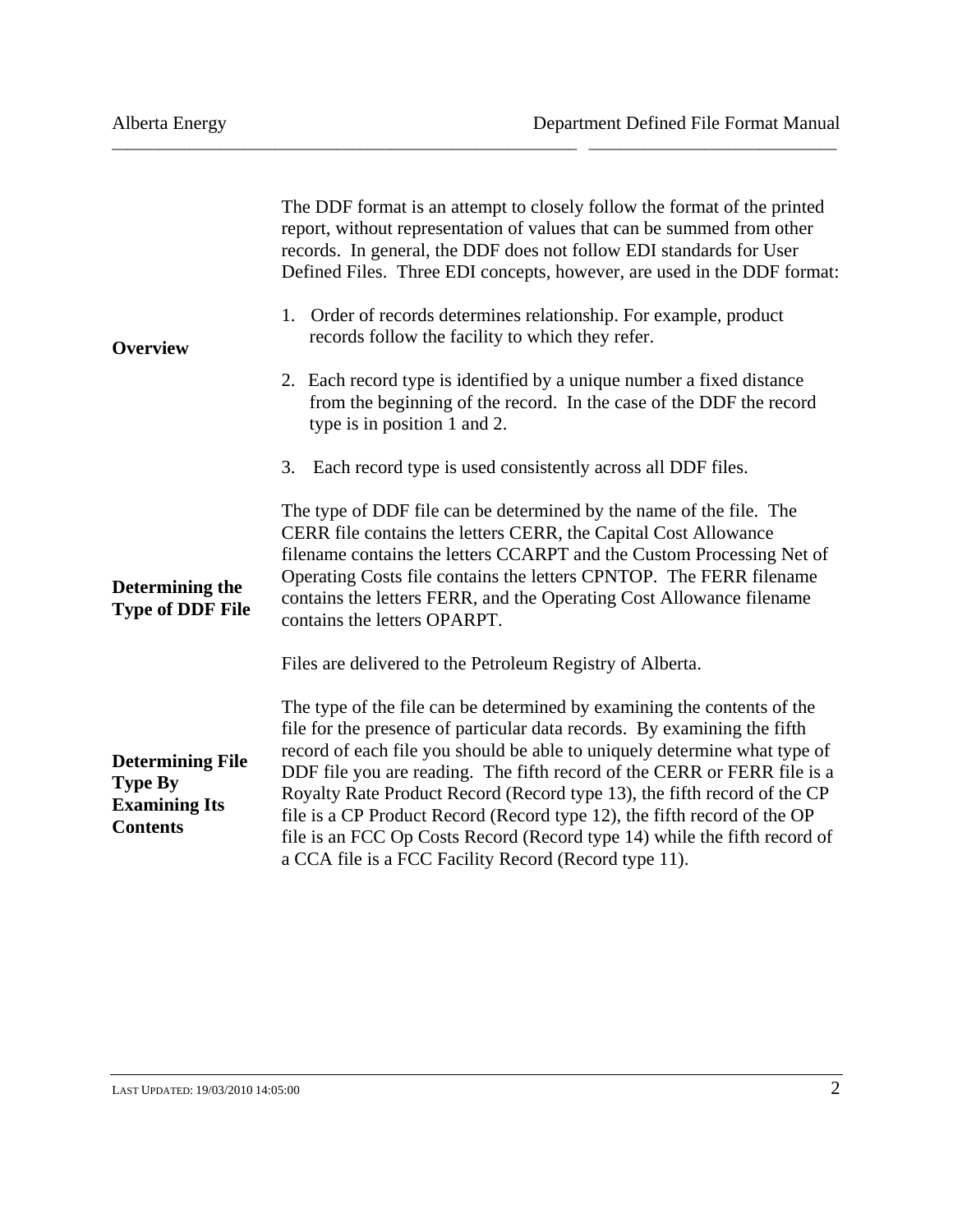|                                       | The hierarchical relationship amongst the records is determined by their<br>position with the file. Therefore, the first record is the Royalty Payer<br>Record since all subsequent information (the entire file) refers to the<br>Royalty Payer. The second record is the Production Period Year |                                                                                                                                                                                     |             |             |            |            |            |  |
|---------------------------------------|---------------------------------------------------------------------------------------------------------------------------------------------------------------------------------------------------------------------------------------------------------------------------------------------------|-------------------------------------------------------------------------------------------------------------------------------------------------------------------------------------|-------------|-------------|------------|------------|------------|--|
| <b>Hierarchy of</b><br><b>Records</b> | Record. There is a separate Production Period Year Record before any<br>data for that year.                                                                                                                                                                                                       |                                                                                                                                                                                     |             |             |            |            |            |  |
|                                       | Note:<br>1995.                                                                                                                                                                                                                                                                                    | Since the first release of DDF files will be for 1994 there will only be one Production<br>Period Year Record in each DDF file until annual invoicing is issued for production year |             |             |            |            |            |  |
|                                       | Each record type is identified by the first two characters of the record.<br>These two characters are always numeric. The format of each record type<br>is consistent across all DDF files.                                                                                                       |                                                                                                                                                                                     |             |             |            |            |            |  |
|                                       | Record                                                                                                                                                                                                                                                                                            | There are eleven different record types as follows:<br><b>Record Name</b>                                                                                                           | <b>CERR</b> | <b>FERR</b> | CP         | <b>CCA</b> | <b>OP</b>  |  |
|                                       | Id<br>01                                                                                                                                                                                                                                                                                          | <b>Royalty Payer</b>                                                                                                                                                                | <b>YES</b>  | <b>YES</b>  | <b>YES</b> | <b>YES</b> | <b>YES</b> |  |
|                                       | 02                                                                                                                                                                                                                                                                                                | <b>Production Period</b><br>Year                                                                                                                                                    | <b>YES</b>  | <b>YES</b>  | <b>YES</b> | <b>YES</b> | <b>YES</b> |  |
|                                       | 03                                                                                                                                                                                                                                                                                                | <b>Royalty Client</b>                                                                                                                                                               | <b>YES</b>  | <b>YES</b>  | <b>YES</b> | <b>YES</b> | <b>YES</b> |  |
|                                       | 04                                                                                                                                                                                                                                                                                                | <b>ERCB</b> Facility                                                                                                                                                                | <b>YES</b>  | <b>YES</b>  | <b>YES</b> | <b>YES</b> | <b>YES</b> |  |
| <b>Record Type</b>                    | 11                                                                                                                                                                                                                                                                                                | <b>FCC Facility</b>                                                                                                                                                                 |             |             |            | <b>YES</b> |            |  |
| <b>Identification</b>                 | 12                                                                                                                                                                                                                                                                                                | <b>CP</b> Product                                                                                                                                                                   |             |             | <b>YES</b> |            |            |  |
|                                       | 13                                                                                                                                                                                                                                                                                                | <b>Royalty Rate</b><br>Product                                                                                                                                                      | <b>YES</b>  | <b>YES</b>  |            |            |            |  |
|                                       | 14                                                                                                                                                                                                                                                                                                | FCC Op Costs                                                                                                                                                                        |             |             |            |            | <b>YES</b> |  |
|                                       | $21\,$                                                                                                                                                                                                                                                                                            | <b>AC3</b> Allocation To                                                                                                                                                            |             |             |            | <b>YES</b> | <b>YES</b> |  |
|                                       | 22                                                                                                                                                                                                                                                                                                | <b>AC3</b> Allocation<br>From                                                                                                                                                       |             |             |            | <b>YES</b> | <b>YES</b> |  |
|                                       | 23                                                                                                                                                                                                                                                                                                | CP Total                                                                                                                                                                            |             |             | <b>YES</b> |            |            |  |
|                                       | 25                                                                                                                                                                                                                                                                                                | <b>Royalty Rate</b><br>Adjustments                                                                                                                                                  | <b>YES</b>  | <b>YES</b>  |            |            |            |  |
|                                       | 99                                                                                                                                                                                                                                                                                                | Record Count                                                                                                                                                                        | <b>YES</b>  | <b>YES</b>  | <b>YES</b> | <b>YES</b> | <b>YES</b> |  |

 $\frac{1}{3}$  LAST UPDATED: 19/03/2010 14:05:00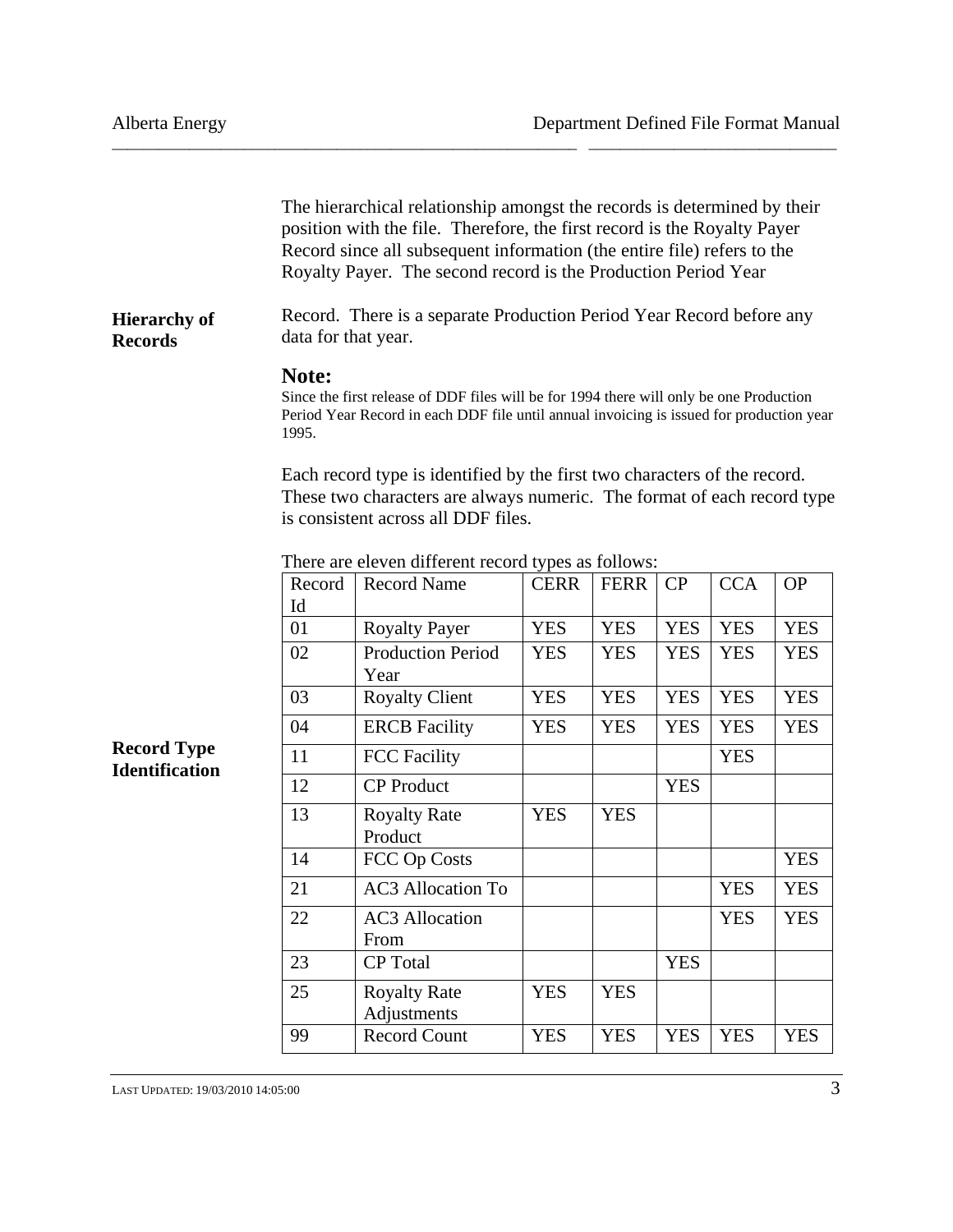|                                                                            | In the description in this and following sections the indentation normally<br>indicates that there are one or more records for each of the previous<br>records. Exceptions are noted.                                                                                                                        |  |  |  |
|----------------------------------------------------------------------------|--------------------------------------------------------------------------------------------------------------------------------------------------------------------------------------------------------------------------------------------------------------------------------------------------------------|--|--|--|
|                                                                            | The CP file consists of the records arranged as follows:                                                                                                                                                                                                                                                     |  |  |  |
| <b>Annual Custom</b><br><b>Processing Net Of</b><br><b>Operating Costs</b> | 01 Royalty Payer Record<br>02 Production Period Year Record<br>03 Royalty Client Record<br>04 ERCB Facility Record<br>12 CP Product Record<br>23 CP Total Record<br>99 Record Count Record                                                                                                                   |  |  |  |
|                                                                            | Note that there is a one to one relationship between the 04 record and the<br>23 record.                                                                                                                                                                                                                     |  |  |  |
|                                                                            | The CCA file consists of the records arranged as follows:                                                                                                                                                                                                                                                    |  |  |  |
| <b>Annual Capital</b><br><b>Cost Allowance</b>                             | 01 Royalty Payer Record<br>02 Production Period Year Record<br>03 Royalty Client Record<br>04 ERCB Facility Record<br>11 FCC Facility Record<br>21 AC3 Allocation To Record<br>22 AC3 Allocation From Record<br>99 Record Count Record<br>Note that there may be zero or more of either the 21 or 22 records |  |  |  |
|                                                                            | The OPA file consists of the records arranged as follows:                                                                                                                                                                                                                                                    |  |  |  |
| <b>Annual Operating</b><br><b>Cost Allowance</b>                           | 01 Royalty Payer Record<br>02 Production Period Year Record<br>03 Royalty Client Record<br>04 ERCB Facility Record<br>14 FCC Op Costs Record<br>22 AC3 Allocation From Record<br>21 AC3 Allocation To Record<br>99 Record Count Record                                                                       |  |  |  |
|                                                                            | Note that there may be zero or more of either the 21 or 22 records.                                                                                                                                                                                                                                          |  |  |  |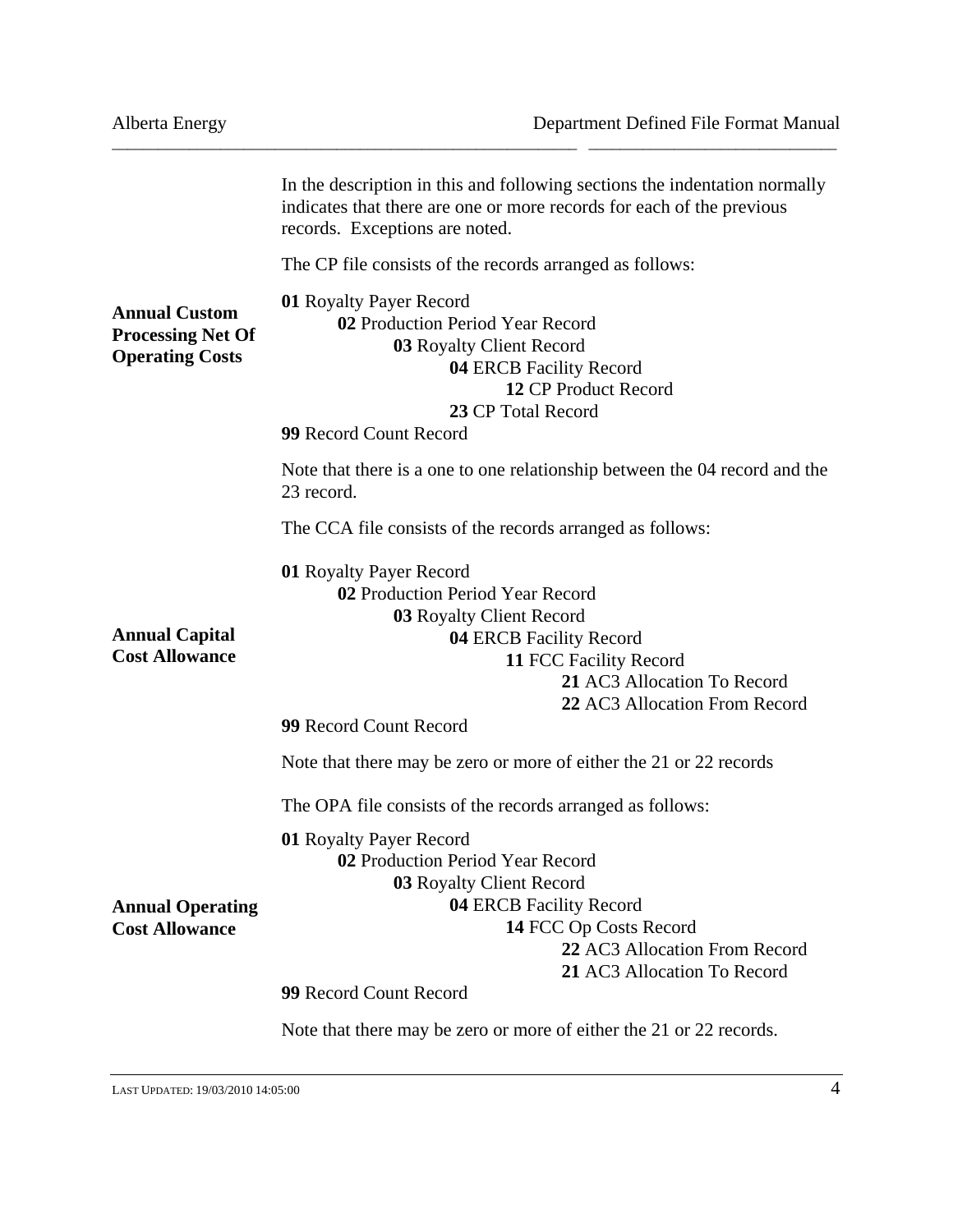|                           | The CERR file consists of the records as follows: |  |  |  |  |
|---------------------------|---------------------------------------------------|--|--|--|--|
|                           | 01 Royalty Payer Record                           |  |  |  |  |
| Corporate                 | 02 Production Period Year Record                  |  |  |  |  |
| <b>Effective Royalty</b>  | 03 Royalty Client Record                          |  |  |  |  |
| Rate                      | 04 ERCB Facility Record                           |  |  |  |  |
|                           | 13 Royalty Rate Product Record                    |  |  |  |  |
|                           | 25 Royalty Rate Adjustments                       |  |  |  |  |
|                           | <b>99 Record Count Record</b>                     |  |  |  |  |
|                           | The FERR file consists of the records as follows: |  |  |  |  |
|                           | 01 Royalty Payer Record                           |  |  |  |  |
|                           | 02 Production Period Year Record                  |  |  |  |  |
| <b>Facility Effective</b> | 03 Royalty Client Record                          |  |  |  |  |
| <b>Royalty Rate</b>       | 04 ERCB Facility Record                           |  |  |  |  |
|                           | 13 Royalty Rate Product Record                    |  |  |  |  |
|                           | 25 Royalty Rate Adjustments                       |  |  |  |  |
|                           | 99 Record Count Record                            |  |  |  |  |
|                           |                                                   |  |  |  |  |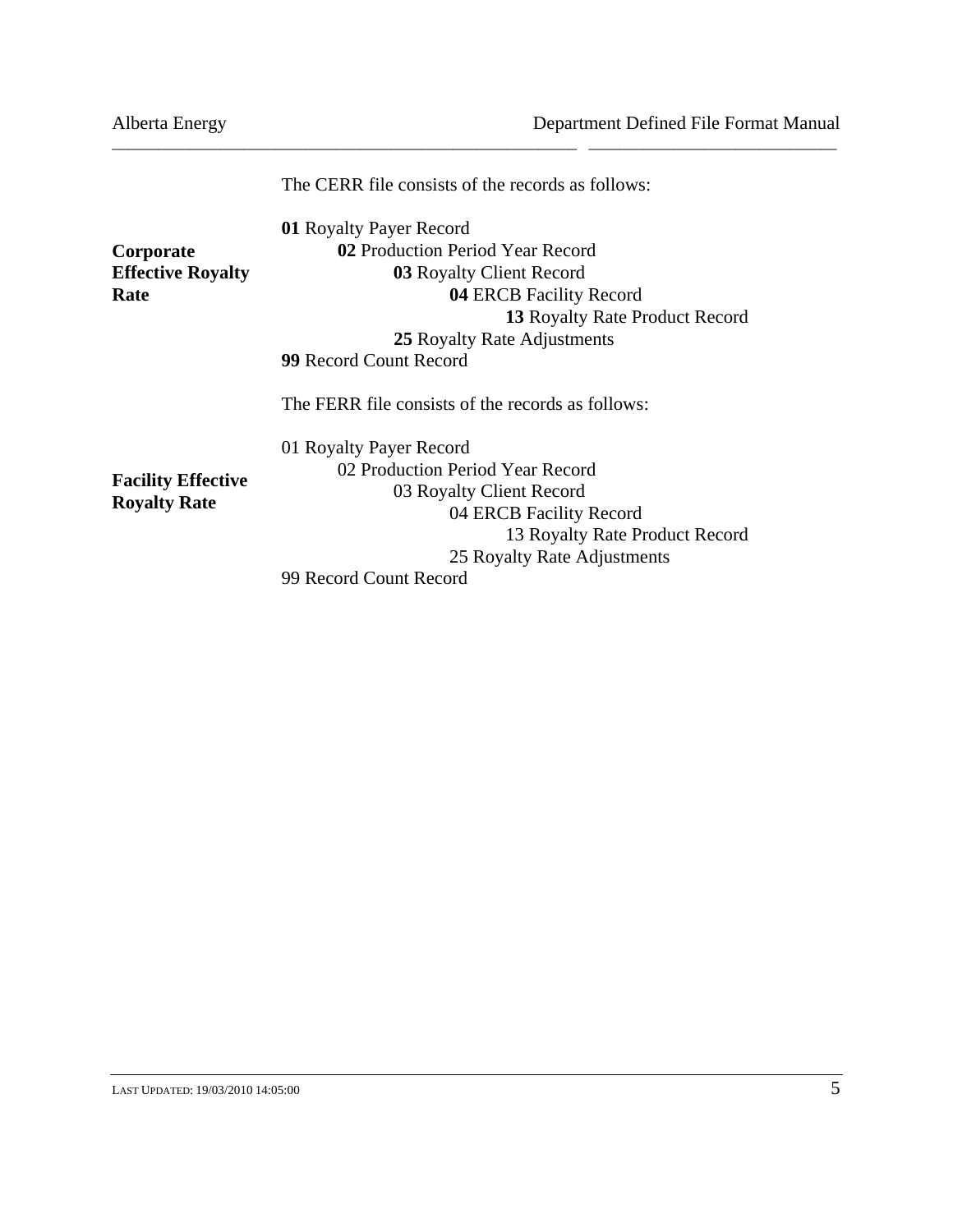# **CP DDF File Layout**

\_\_\_\_\_\_\_\_\_\_\_\_\_\_\_\_\_\_\_\_\_\_\_\_\_\_\_\_\_\_\_\_\_\_\_\_\_\_\_\_\_\_\_\_\_\_\_\_\_\_\_\_\_\_\_\_\_\_\_\_ \_\_\_\_\_\_\_\_\_\_\_\_\_\_\_\_\_\_\_\_\_\_\_\_\_\_\_\_\_\_\_\_

| <b>Record Name</b>                  | Record Id<br>Number | Field<br>Number | <b>Field Name</b>               | Field<br>Width | Format     | Comments                     |
|-------------------------------------|---------------------|-----------------|---------------------------------|----------------|------------|------------------------------|
| <b>Royalty Payer</b><br>Record      |                     |                 | 1 Record Id Number              |                | 299        | 01                           |
|                                     |                     |                 | 2 Invoice Number                |                | 22 9(22)   |                              |
|                                     |                     |                 | 3 Invoice Date                  |                | 8 yyyymmdd |                              |
|                                     |                     |                 | 4 Royalty Payer Id              |                | 7X(7)      | <b>Business Associate ID</b> |
|                                     |                     |                 | 5 Royalty Payer Name            |                | 36 C(36)   |                              |
|                                     |                     |                 | 6 Royalty Payer Address         |                | 36 C(36)   |                              |
|                                     |                     |                 | 7 Royalty Payer City            |                | 19 C(19)   |                              |
|                                     |                     |                 | 8 Royalty Payer Province/State  |                | 2 CC       |                              |
|                                     |                     |                 | 9 Royalty Payer Postal/Zip Code |                | 9C(9)      |                              |
|                                     |                     |                 | 10 Reference Number             |                | 9 9(9)     |                              |
| Production<br>Period Year<br>Record |                     |                 | 1 Record Id Number              |                | 2 99       | 02                           |
|                                     |                     |                 | 2 Production Period Year        |                | 4 9(4)     | <b>YYYY</b>                  |
|                                     |                     |                 |                                 |                |            |                              |
| <b>Royalty Client</b>               |                     |                 | 1 Record Id Number              |                | 2 99       | 03                           |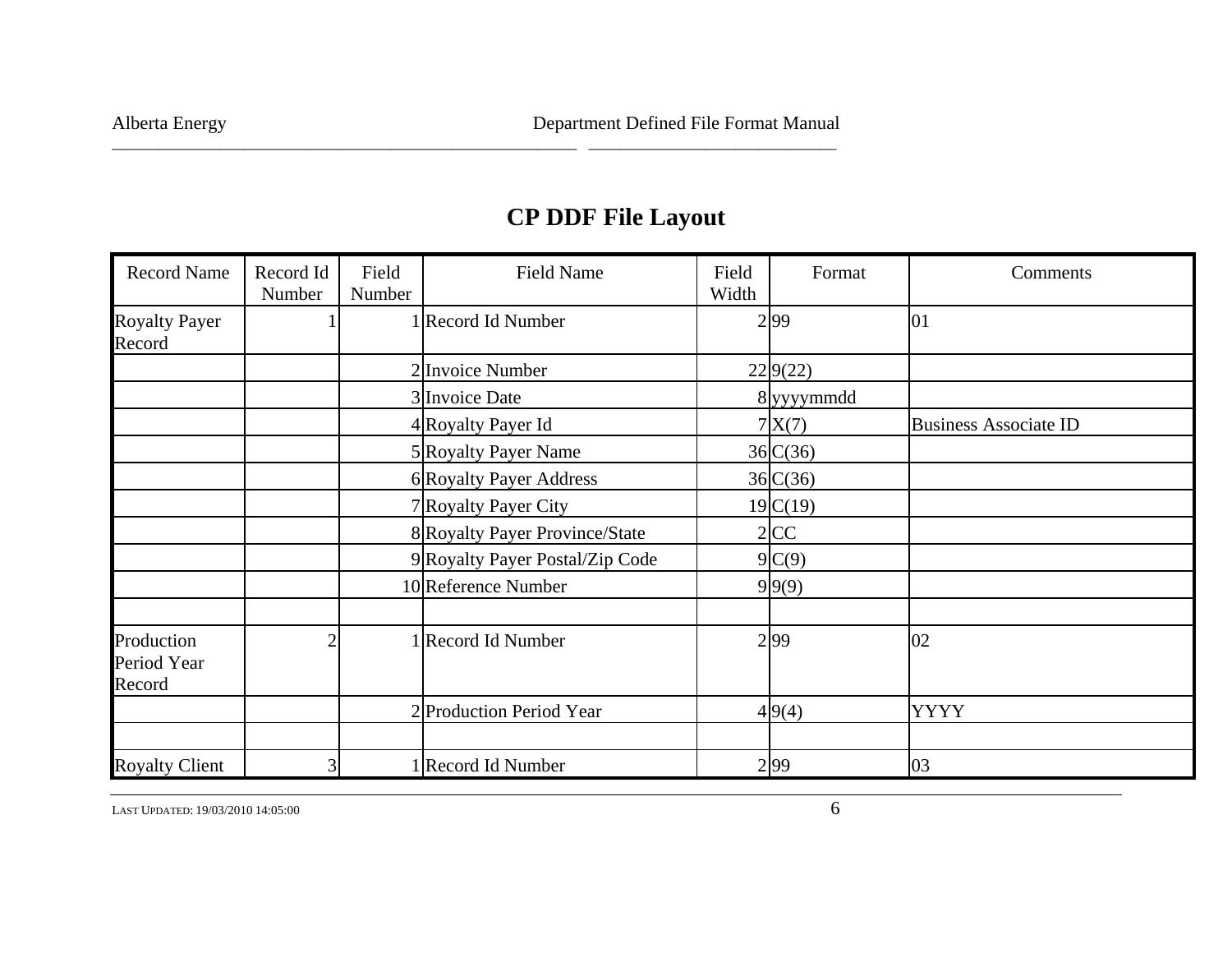\_\_\_\_\_\_\_\_\_\_\_\_\_\_\_\_\_\_\_\_\_\_\_\_\_\_\_\_\_\_\_\_\_\_\_\_\_\_\_\_\_\_\_\_\_\_\_\_\_\_\_\_\_\_\_\_\_\_\_\_ \_\_\_\_\_\_\_\_\_\_\_\_\_\_\_\_\_\_\_\_\_\_\_\_\_\_\_\_\_\_\_\_

| Record                         |    |                                            |               |                                                             |
|--------------------------------|----|--------------------------------------------|---------------|-------------------------------------------------------------|
|                                |    | 2 Royalty Client Id                        | 7X(7)         | <b>Business Associate ID</b>                                |
|                                |    | 3 Royalty Client Name                      | $36$ C $(36)$ |                                                             |
|                                |    |                                            |               |                                                             |
| <b>ERCB</b> Facility<br>Record | 4  | 1 Record Id Number                         | 2 99          | 04                                                          |
|                                |    | 2 ERCB Facility Province                   | $2$ CC        | AB, BC, SK                                                  |
|                                |    | 3 ERCB Facility Type                       | $2$ CC        | GP,GS                                                       |
|                                |    | 4 ERCB Facility Code                       | 7X(7)         |                                                             |
|                                |    | 5 ERCB Facility Name                       | 36X(36)       |                                                             |
|                                |    |                                            |               |                                                             |
| <b>CP</b> Product<br>Record    | 12 | 1 Record Id Number                         | 2 99          | $12$ – not produced beginning with<br>2009 production years |
|                                |    | $2$ Product                                | 6C(6)         | Gas or Gas product                                          |
|                                |    | 3 AC5 Custom Processing Fees Paid          | 17 9(14).9(2) | <b>Dollars</b>                                              |
|                                |    | 4 AC5 Processed Volume                     | 17 9(9).9(7)  | Volumes                                                     |
|                                |    | 5 Facility Production                      | 17 9(9).9(7)  | Volumes                                                     |
|                                |    | 6 Energy Adjusted Gas Equivalent<br>Factor | 9 9.9(7)      | Factor                                                      |
|                                |    | 7 Energy Adjusted Gas Equivalent<br>Volume | 17 9(9).9(7)  | Volume                                                      |
|                                |    | 8 Compression                              | 17 9(14).9(2) | <b>Dollars</b>                                              |
|                                |    | 9 Gathering                                | 17 9(14).9(2) | <b>Dollars</b>                                              |

LAST UPDATED: 19/03/20100.14:05:00  $\frac{7}{7}$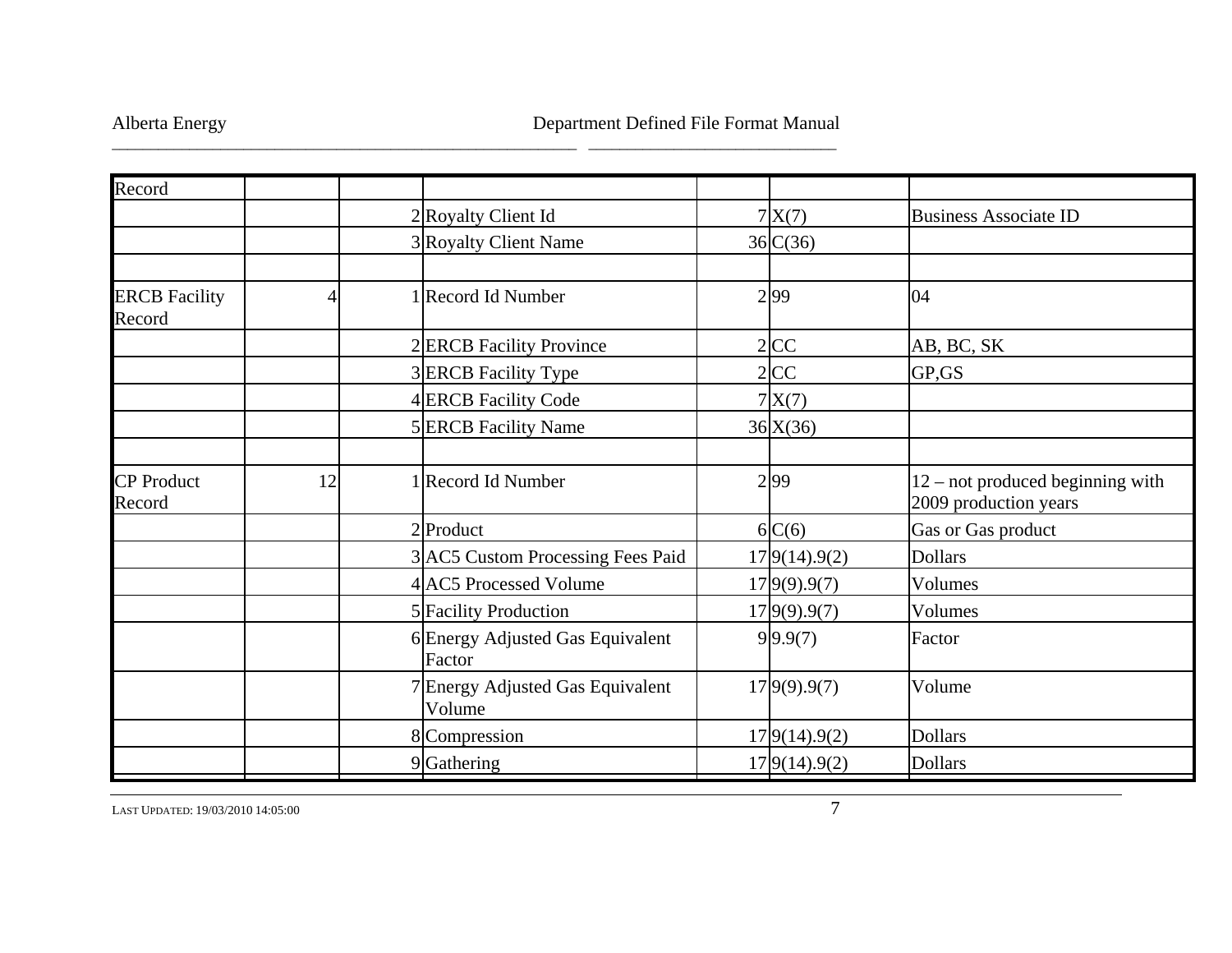|                               |    | 10 Processing                              | 17 9(14).9(2)  | <b>Dollars</b>                                                |
|-------------------------------|----|--------------------------------------------|----------------|---------------------------------------------------------------|
|                               |    | 11 Operating Cost Reduction                | 17 9(14).9(2)  | <b>Dollars</b>                                                |
|                               |    | 12 Default UOCR Indicator                  | $\mathbf{X}$   | $*$ - indicating default UOCR or<br>blank.                    |
|                               |    |                                            |                |                                                               |
| <b>CP</b> Total Record        | 23 | 1 Record Id Number                         | 299            | 23                                                            |
|                               |    | 2 AC5 Custom Processing Fees Paid          | 17 9(14).9(2)  | <b>Dollars</b>                                                |
|                               |    | 3 Energy Adjusted Gas Equivalent<br>Volume | 17 9(9) . 9(7) | Volume                                                        |
|                               |    | 4 UOCR                                     | 17 9(14).9(2)  | <b>Dollars</b>                                                |
|                               |    | 5 Operating Cost Reduction                 | 17 9(14).9(2)  | <b>Dollars</b>                                                |
|                               |    | 6 CP Net of Operating Costs                | 17 9(14).9(2)  | <b>Dollars</b>                                                |
| <b>Record Count</b><br>Record | 99 | 1 Record Id Number                         | 299            | 99                                                            |
|                               |    | 2 Record Count                             | 9 9(9)         | Number of records, not including the<br>record, in this file. |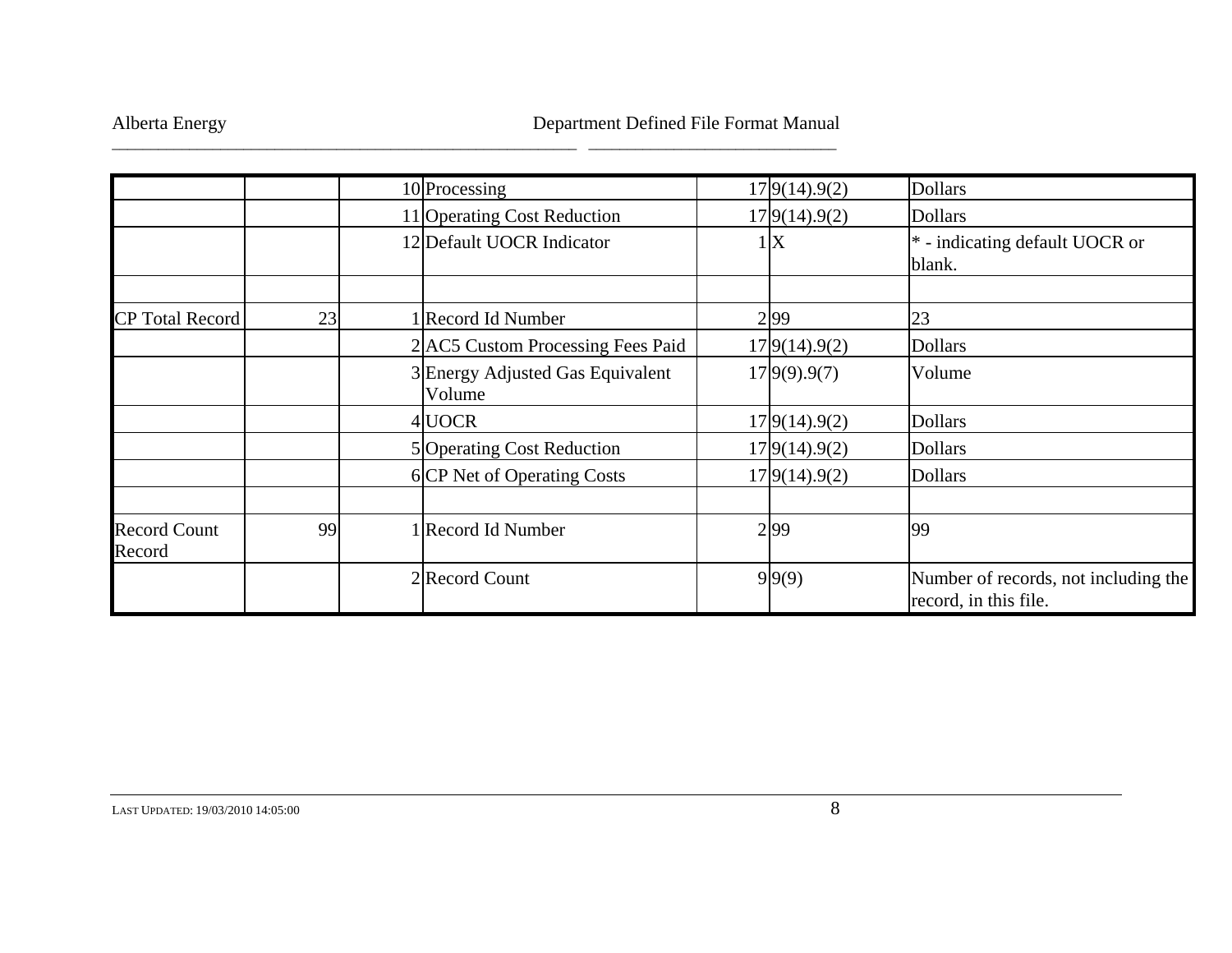## **CCA DDF File Layout**

\_\_\_\_\_\_\_\_\_\_\_\_\_\_\_\_\_\_\_\_\_\_\_\_\_\_\_\_\_\_\_\_\_\_\_\_\_\_\_\_\_\_\_\_\_\_\_\_\_\_\_\_\_\_\_\_\_\_\_\_ \_\_\_\_\_\_\_\_\_\_\_\_\_\_\_\_\_\_\_\_\_\_\_\_\_\_\_\_\_\_\_\_

| <b>Record Name</b>                  | Record Id<br>Number | Field<br>Number | <b>Field Name</b>               | Field<br>Width | Format     | Comments                     |
|-------------------------------------|---------------------|-----------------|---------------------------------|----------------|------------|------------------------------|
| <b>Royalty Payer</b><br>Record      |                     |                 | 1 Record Id Number              |                | 2 99       | 01                           |
|                                     |                     |                 | 2 Invoice Number                |                | 22 9(22)   |                              |
|                                     |                     |                 | 3 Invoice Date                  |                | 8 yyyymmdd |                              |
|                                     |                     |                 | 4 Royalty Payer Id              |                | 7X(7)      | <b>Business Associate ID</b> |
|                                     |                     |                 | 5 Royalty Payer Name            |                | 36C(36)    |                              |
|                                     |                     |                 | 6 Royalty Payer Address         |                | 36C(36)    |                              |
|                                     |                     |                 | 7 Royalty Payer City            |                | 19C(19)    |                              |
|                                     |                     |                 | 8 Royalty Payer Province/State  |                | 2 CC       |                              |
|                                     |                     |                 | 9 Royalty Payer Postal/Zip Code |                | 9C(9)      |                              |
|                                     |                     |                 | 10 Reference Number             |                | 9 9(9)     |                              |
| Production<br>Period Year<br>Record | っ                   |                 | 1 Record Id Number              |                | 2 99       | 02                           |
|                                     |                     |                 | 2 Production Period Year        |                | 4 9(4)     | <b>YYYY</b>                  |
|                                     |                     |                 |                                 |                |            |                              |
| <b>Royalty Client</b><br>Record     | 3                   |                 | 1 Record Id Number              |                | 299        | 03                           |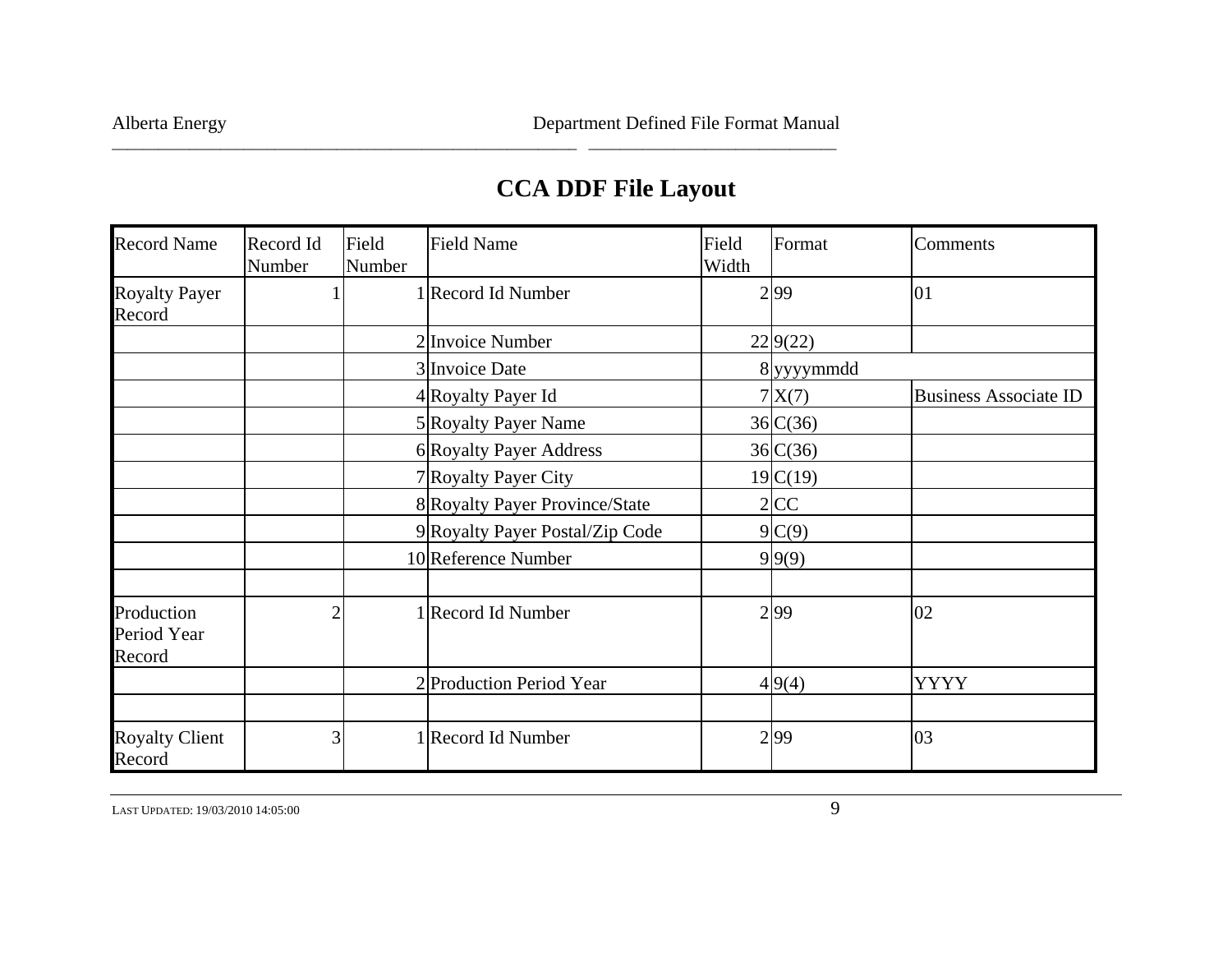|                                |    | 2 Royalty Client Id      | 7X(7)    | <b>Business Associate ID</b>                                                                                                                                             |
|--------------------------------|----|--------------------------|----------|--------------------------------------------------------------------------------------------------------------------------------------------------------------------------|
|                                |    | 3 Royalty Client Name    | 36 C(36) |                                                                                                                                                                          |
| <b>ERCB</b> Facility<br>Record | 4  | 1 Record Id Number       | 2 99     | 04                                                                                                                                                                       |
|                                |    | 2 ERCB Facility Province | $2$ CC   | AB, BC, SK                                                                                                                                                               |
|                                |    | 3 ERCB Facility Type     | 2 CC     | GP,GS                                                                                                                                                                    |
|                                |    | 4 ERCB Facility Code     | 7X(7)    |                                                                                                                                                                          |
|                                |    | 5 ERCB Facility Name     | 36 X(36) |                                                                                                                                                                          |
| <b>FCC Facility</b><br>Record  | 11 | 1 Record Id Number       | 299      | 11                                                                                                                                                                       |
|                                |    | $2$ FCC Id               | 8C(8)    |                                                                                                                                                                          |
|                                |    | 3 From Facility Province | $2$ CC   | $AB, BC, SK -$<br>populated beginning<br>with 2009 production<br>years only, and only<br>when sending facility is<br>different than the<br>ERCB facility in record<br>4. |
|                                |    | 4 From Facility Type     | $2$ CC   | GP, GS - populated<br>beginning with 2009<br>production years only,                                                                                                      |

\_\_\_\_\_\_\_\_\_\_\_\_\_\_\_\_\_\_\_\_\_\_\_\_\_\_\_\_\_\_\_\_\_\_\_\_\_\_\_\_\_\_\_\_\_\_\_\_\_\_\_\_\_\_\_\_\_\_\_\_ \_\_\_\_\_\_\_\_\_\_\_\_\_\_\_\_\_\_\_\_\_\_\_\_\_\_\_\_\_\_\_\_

LAST UPDATED: 19/03/20100.14:05:00 10.14:05:00 10.14:05:00 10.14:05:00 10.14:05:00 10.14:05:00 10.14:05:00 10.14:05:00 10.14:05:00 10.14:05:00 10.14:05:00 10.14:05:00 10.14:05:00 10.14:05:00 10.14:05:00 10.14:05:00 10.14:05:00 10.14:05:00 10.14: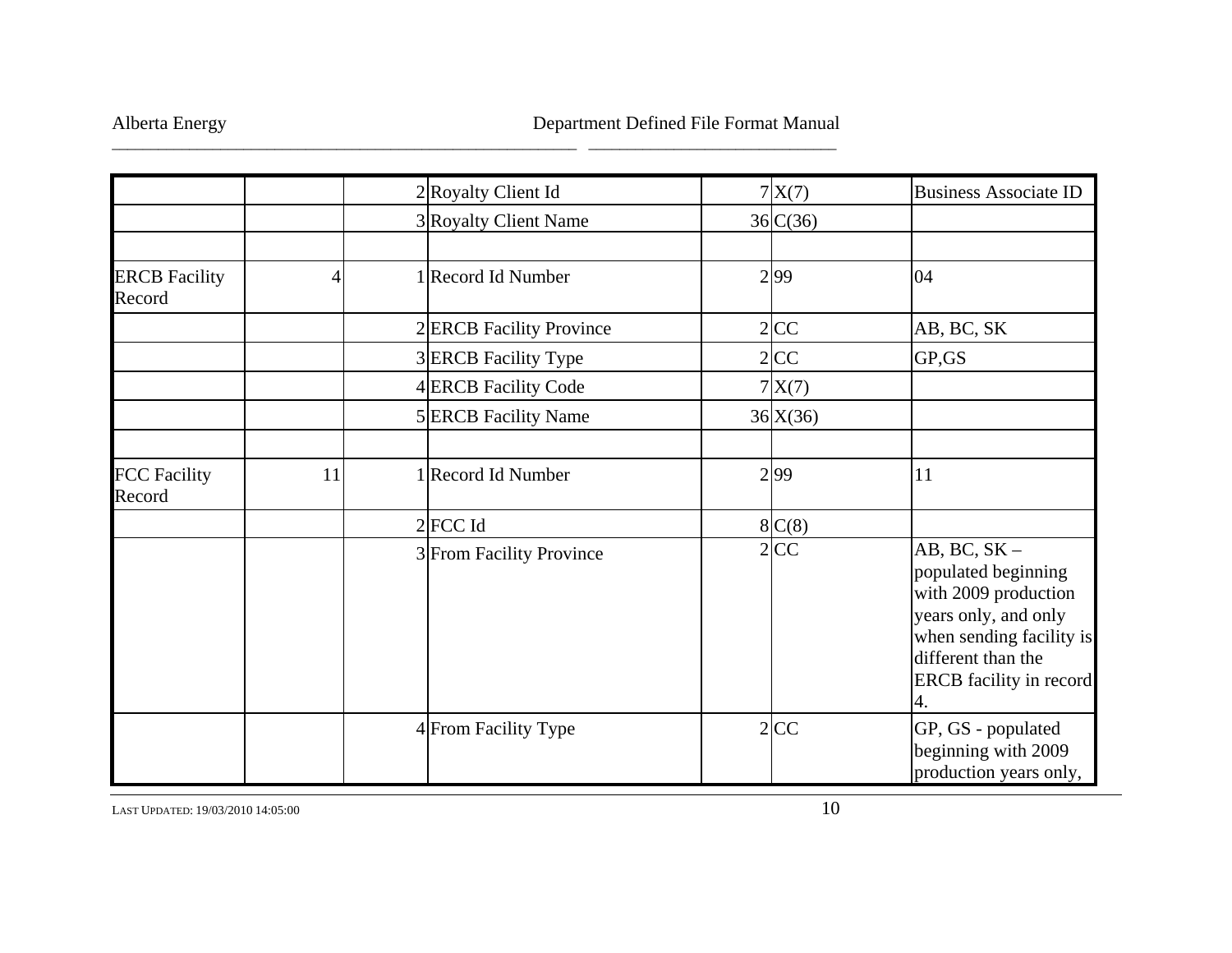|  |                                     |               | and only when sending<br>facility is different than<br>the ERCB facility in<br>record 4.                                                         |
|--|-------------------------------------|---------------|--------------------------------------------------------------------------------------------------------------------------------------------------|
|  | 5 From Facility Code                | 7X(7)         | populated beginning<br>with 2009 production<br>years only, and only<br>when sending facility is<br>different than the<br>ERCB facility in record |
|  | 6 Opening Capital Costs             | 17 9(14).9(2) | <b>Dollars</b>                                                                                                                                   |
|  | 7 Capital Additions                 | 17 9(14).9(2) | <b>Dollars</b>                                                                                                                                   |
|  | 8 Number of months                  | 2 99          | 1 to 12                                                                                                                                          |
|  | 9Remaining Useful Life              | 2 99          | Years                                                                                                                                            |
|  | 10 Depreciation                     | 17 9(14).9(2) | <b>Dollars</b>                                                                                                                                   |
|  | 11 Closing Capital Cost             | 17 9(14).9(2) | <b>Dollars</b>                                                                                                                                   |
|  | 12 Land                             | 17 9(14).9(2) | <b>Dollars</b>                                                                                                                                   |
|  | 13 Average Spare Parts Inventory    | 17 9(14).9(2) | <b>Dollars</b>                                                                                                                                   |
|  | 14 Retirements                      | 17 9(14).9(2) | <b>Dollars</b>                                                                                                                                   |
|  | 15 Capital Cost Allowance           | 17 9(14).9(2) | <b>Dollars</b>                                                                                                                                   |
|  | 16 BA Distribution Percentage       | 11 9(3).9(7)  | Percentage                                                                                                                                       |
|  | 17 Facility Distribution Percentage | 11 9(3).9(7)  | Percentage $-$ not<br>populated for years                                                                                                        |

\_\_\_\_\_\_\_\_\_\_\_\_\_\_\_\_\_\_\_\_\_\_\_\_\_\_\_\_\_\_\_\_\_\_\_\_\_\_\_\_\_\_\_\_\_\_\_\_\_\_\_\_\_\_\_\_\_\_\_\_ \_\_\_\_\_\_\_\_\_\_\_\_\_\_\_\_\_\_\_\_\_\_\_\_\_\_\_\_\_\_\_\_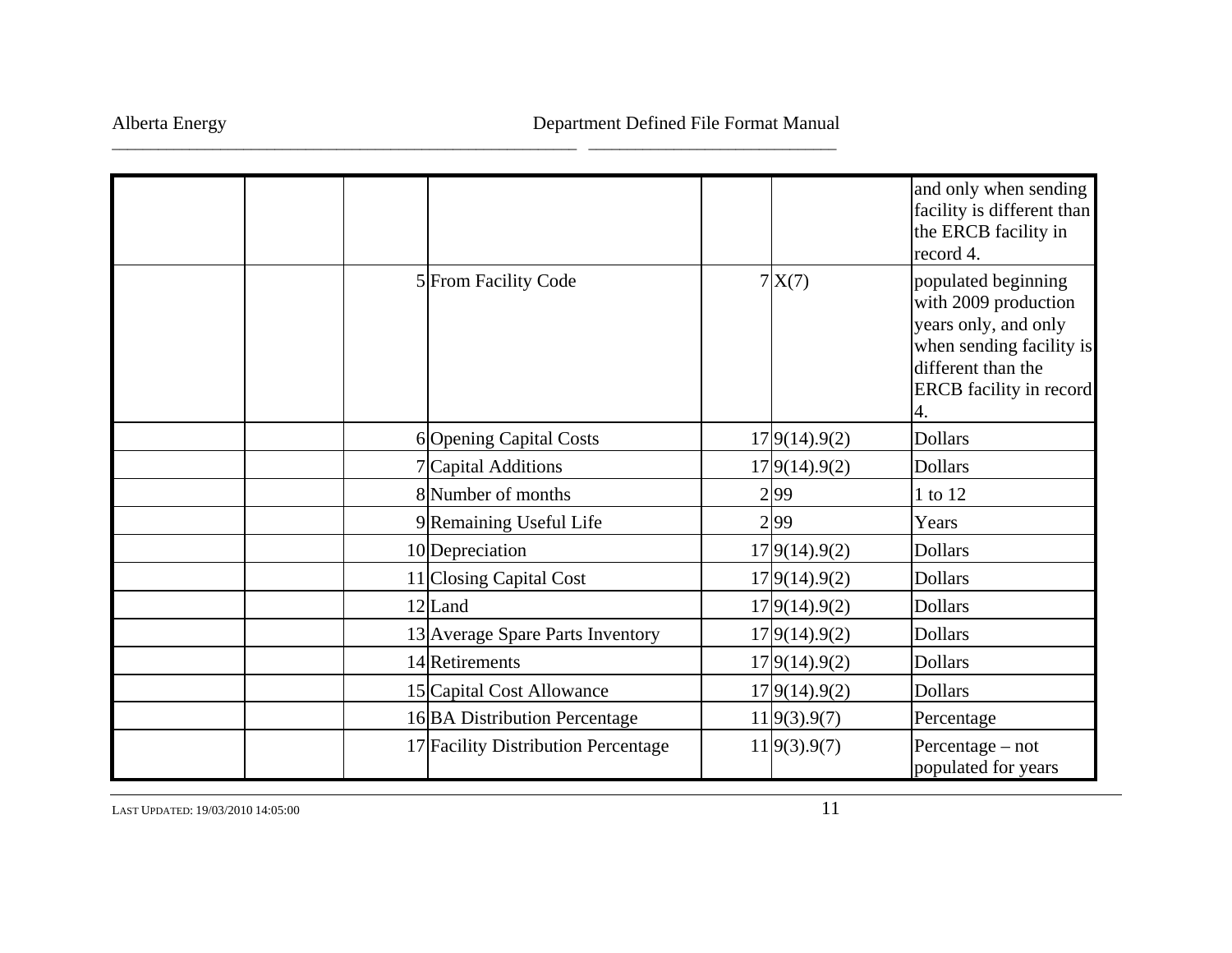|                                      |    |                                  |               | before 2009                                                  |
|--------------------------------------|----|----------------------------------|---------------|--------------------------------------------------------------|
|                                      |    | 18 Net Reallocation Percentage   | 12 9(4).9(7)  | Percentage                                                   |
|                                      |    | 19 Net Capital Cost Allocation   | 17 9(14).9(2) | <b>Dollars</b>                                               |
|                                      |    | 20 CCA Recalculation Flag        | 1X            | Value is * or blank.                                         |
| <b>AC3</b> Allocation<br>To Record   | 21 | 1 Record Id Number               | 2 99          | 21                                                           |
|                                      |    | 2 Percentage To Another Client   | 11 9(3).9(7)  | Percentage                                                   |
|                                      |    | 3 To Client Id                   | 7X(7)         | <b>Business Associate ID</b>                                 |
|                                      |    | 4 To Facility Province           | $2$ CC        | $AB, BC, SK - not$<br>populated for years<br>prior to 2009   |
|                                      |    | 5 To Facility Type               | $2$ CC        | $GP, GS - not populated$<br>for years prior to 2009          |
|                                      |    | 6 To Facility ID                 | 7X(7)         | To Facility ID – not<br>populated for years<br>prior to 2009 |
|                                      |    |                                  |               |                                                              |
| <b>AC3</b> Allocation<br>From Record | 22 | 1 Record Id Number               | 2 99          | 22                                                           |
|                                      |    | 2 Percentage From Another Client | 11 9(3).9(7)  | Percentage                                                   |
|                                      |    | 3 AC2 Distribution Percentage    | 11 9(3).9(7)  | Percentage                                                   |
|                                      |    | 4 From Facility Province         | $2$ CC        | $AB, BC, SK - not$                                           |

\_\_\_\_\_\_\_\_\_\_\_\_\_\_\_\_\_\_\_\_\_\_\_\_\_\_\_\_\_\_\_\_\_\_\_\_\_\_\_\_\_\_\_\_\_\_\_\_\_\_\_\_\_\_\_\_\_\_\_\_ \_\_\_\_\_\_\_\_\_\_\_\_\_\_\_\_\_\_\_\_\_\_\_\_\_\_\_\_\_\_\_\_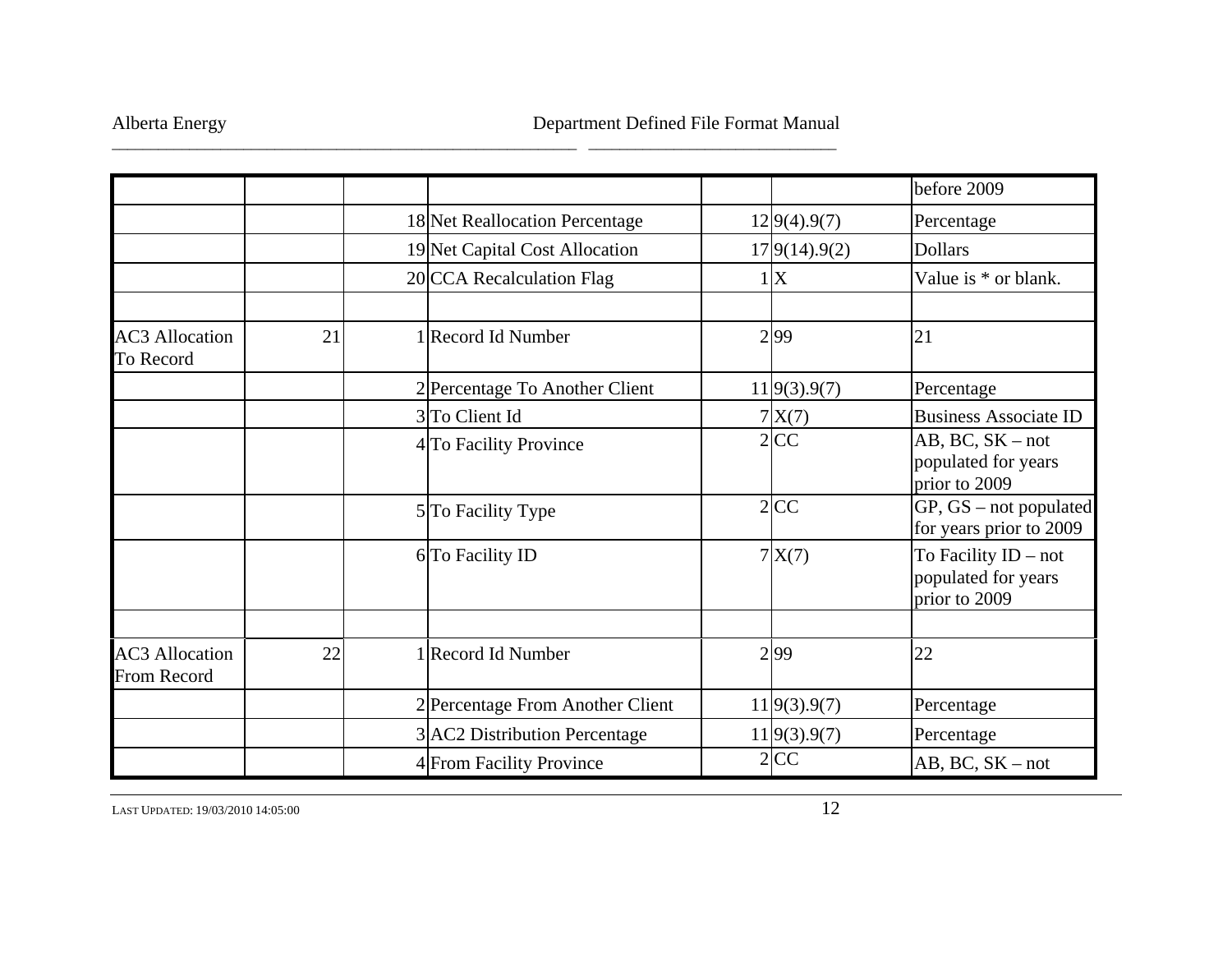|                               |    |                      |        | populated for years<br>prior to 2009                             |
|-------------------------------|----|----------------------|--------|------------------------------------------------------------------|
|                               |    | 5 From Facility Type | $2$ CC | $GP, GS - not populated$<br>for years prior to 2009              |
|                               |    | 6 From Facility ID   | 7X(7)  | From Facility $ID - not$<br>populated for years<br>prior to 2009 |
|                               |    | 7 From Client Id     | 7X(7)  | <b>Business Associate ID</b>                                     |
| <b>Record Count</b><br>Record | 99 | 1 Record Id Number   | 299    | 99                                                               |
|                               |    | 2 Record Count       | 9 9(9) | Number of records, not<br>including the record, in<br>this file. |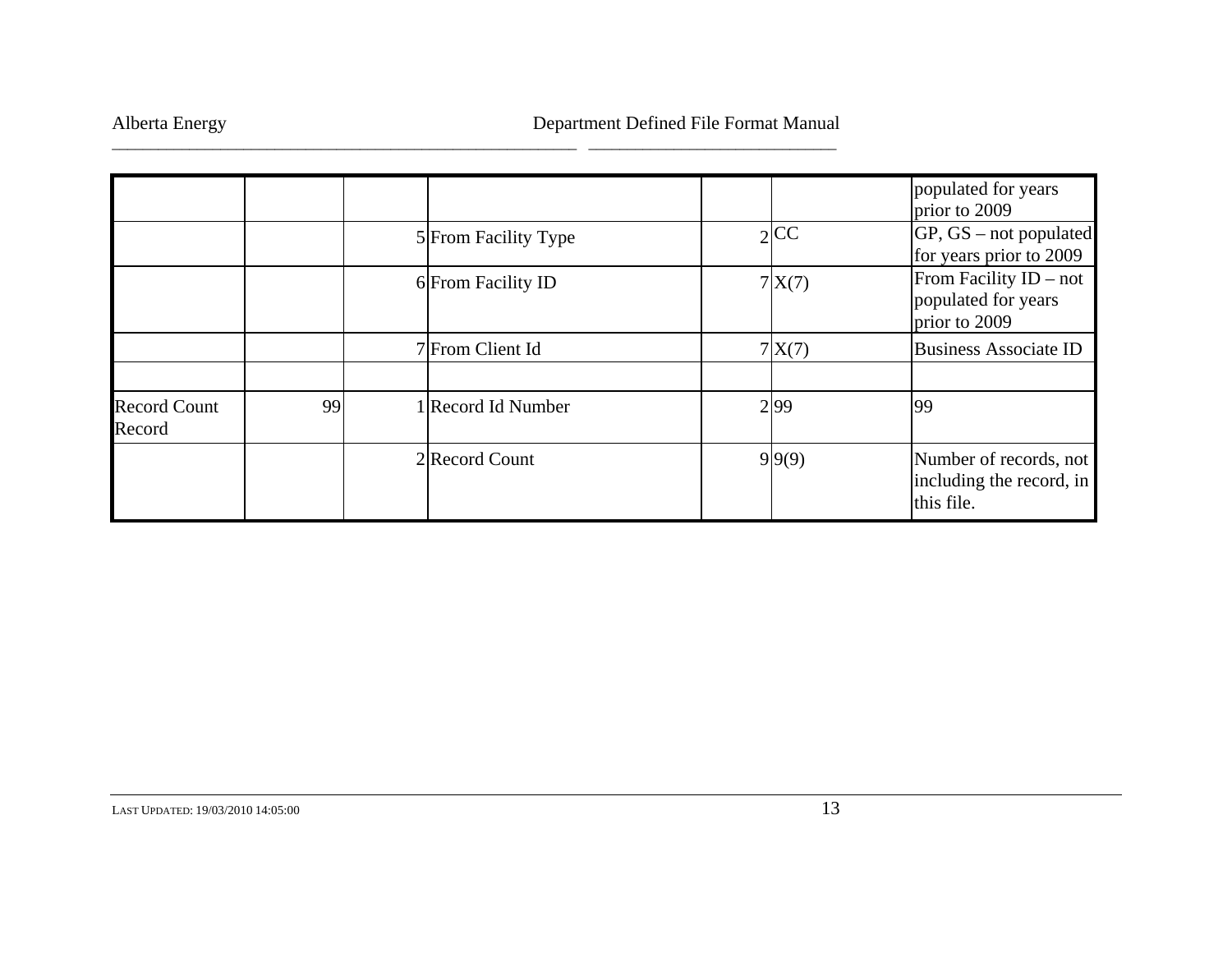| <b>Record Name</b>                  | Record Id<br>Number | Field<br>Number | <b>Field Name</b>               | Field<br>Width | Format     | Comments                     |
|-------------------------------------|---------------------|-----------------|---------------------------------|----------------|------------|------------------------------|
| <b>Royalty Payer</b><br>Record      |                     |                 | 1 Record Id Number              |                | 299        | 01                           |
|                                     |                     |                 | 2 Invoice Number                |                | 229(22)    |                              |
|                                     |                     |                 | 3 Invoice Date                  |                | 8 yyyymmdd |                              |
|                                     |                     |                 | 4 Royalty Payer Id              |                | 7 X(7)     | <b>Business Associate ID</b> |
|                                     |                     |                 | 5 Royalty Payer Name            |                | 36 C(36)   |                              |
|                                     |                     |                 | 6 Royalty Payer Address         |                | 36 C(36)   |                              |
|                                     |                     |                 | 7 Royalty Payer City            |                | 19C(19)    |                              |
|                                     |                     |                 | 8 Royalty Payer Province/State  |                | $2$ CC     |                              |
|                                     |                     |                 | 9 Royalty Payer Postal/Zip Code |                | 9 C(9)     |                              |
|                                     |                     |                 | 10 Reference Number             |                | 9 9(9)     |                              |
|                                     |                     |                 |                                 |                |            |                              |
| Production<br>Period Year<br>Record |                     |                 | 1 Record Id Number              |                | 299        | 02                           |
|                                     |                     |                 | 2 Production Period Year        |                | 4 9(4)     | <b>YYYY</b>                  |
|                                     |                     |                 |                                 |                |            |                              |
| <b>Royalty Client</b><br>Record     | 3                   |                 | 1 Record Id Number              |                | 299        | 03                           |

## **OPA DDF File Layout – Production Years 2009 and forward**

\_\_\_\_\_\_\_\_\_\_\_\_\_\_\_\_\_\_\_\_\_\_\_\_\_\_\_\_\_\_\_\_\_\_\_\_\_\_\_\_\_\_\_\_\_\_\_\_\_\_\_\_\_\_\_\_\_\_\_\_ \_\_\_\_\_\_\_\_\_\_\_\_\_\_\_\_\_\_\_\_\_\_\_\_\_\_\_\_\_\_\_\_

LAST UPDATED: 19/03/20100.14:05:00 **14:05:00** 14:05:00 **14:05:00**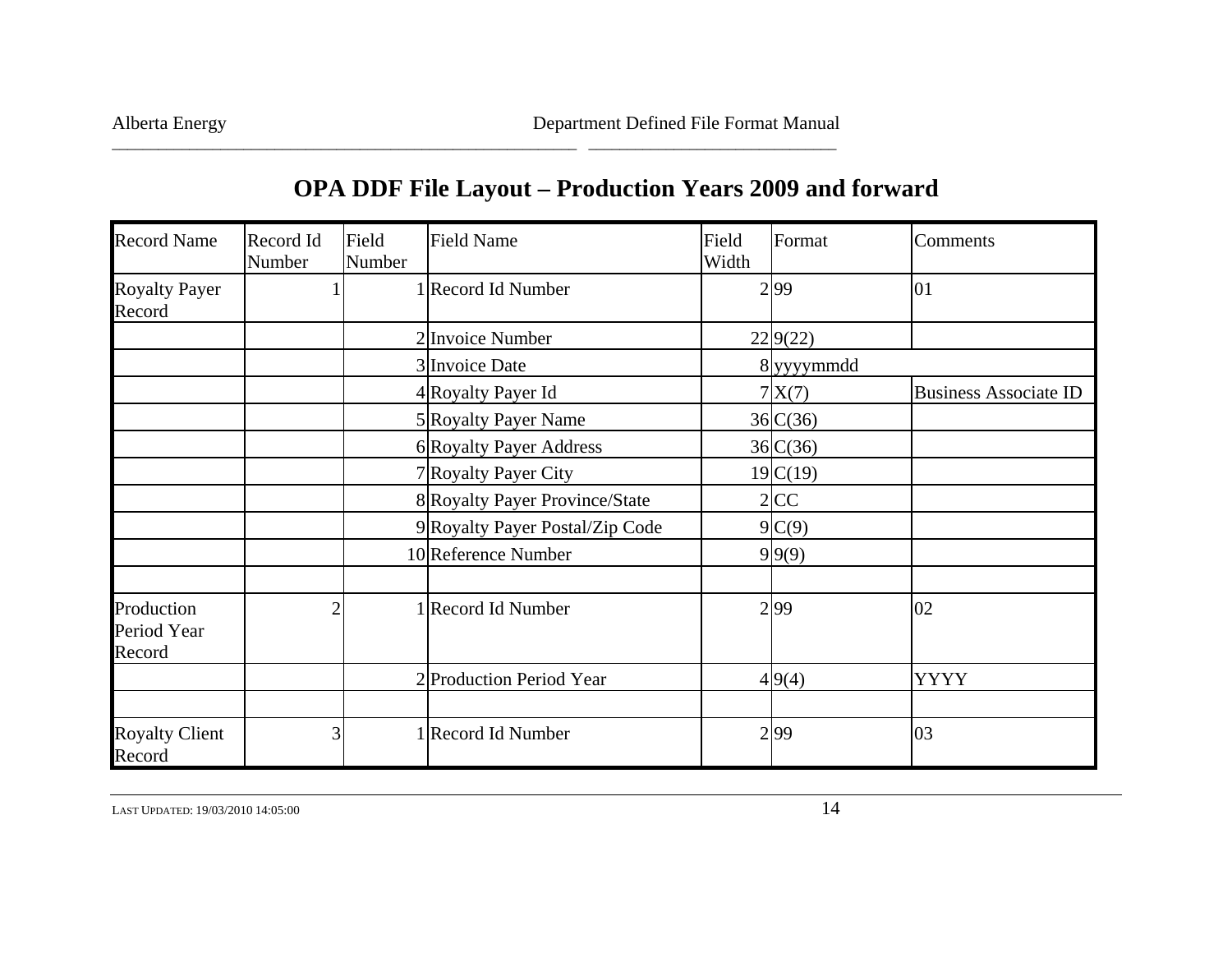|                                |    | 2 Royalty Client Id      | 7X(7)    | <b>Business Associate ID</b>                                                                                |
|--------------------------------|----|--------------------------|----------|-------------------------------------------------------------------------------------------------------------|
|                                |    | 3 Royalty Client Name    | 36 C(36) |                                                                                                             |
| <b>ERCB</b> Facility<br>Record | 4  | 1 Record Id Number       | 2 99     | 04                                                                                                          |
|                                |    | 2ERCB Facility Province  | 2 CC     | AB, BC, SK                                                                                                  |
|                                |    | 3 ERCB Facility Type     | $2$ CC   | GP,GS                                                                                                       |
|                                |    | 4 ERCB Facility Code     | 7X(7)    |                                                                                                             |
|                                |    | 5 ERCB Facility Name     | 36X(36)  |                                                                                                             |
| FCC Op Costs<br>Record         | 14 | 1 Record Id Number       | 2 99     | 11                                                                                                          |
|                                |    | $2$ FCC Id               | 8C(8)    |                                                                                                             |
|                                |    | 3 From Facility Province | $2$ CC   | AB, BC, SK -<br>populated only when<br>sending facility is<br>different than the<br>ERCB facility in record |
|                                |    | 4 From Facility Type     | $2$ CC   | GP, GS - populated<br>only when sending<br>facility is different than<br>the ERCB facility in<br>record 4.  |

\_\_\_\_\_\_\_\_\_\_\_\_\_\_\_\_\_\_\_\_\_\_\_\_\_\_\_\_\_\_\_\_\_\_\_\_\_\_\_\_\_\_\_\_\_\_\_\_\_\_\_\_\_\_\_\_\_\_\_\_ \_\_\_\_\_\_\_\_\_\_\_\_\_\_\_\_\_\_\_\_\_\_\_\_\_\_\_\_\_\_\_\_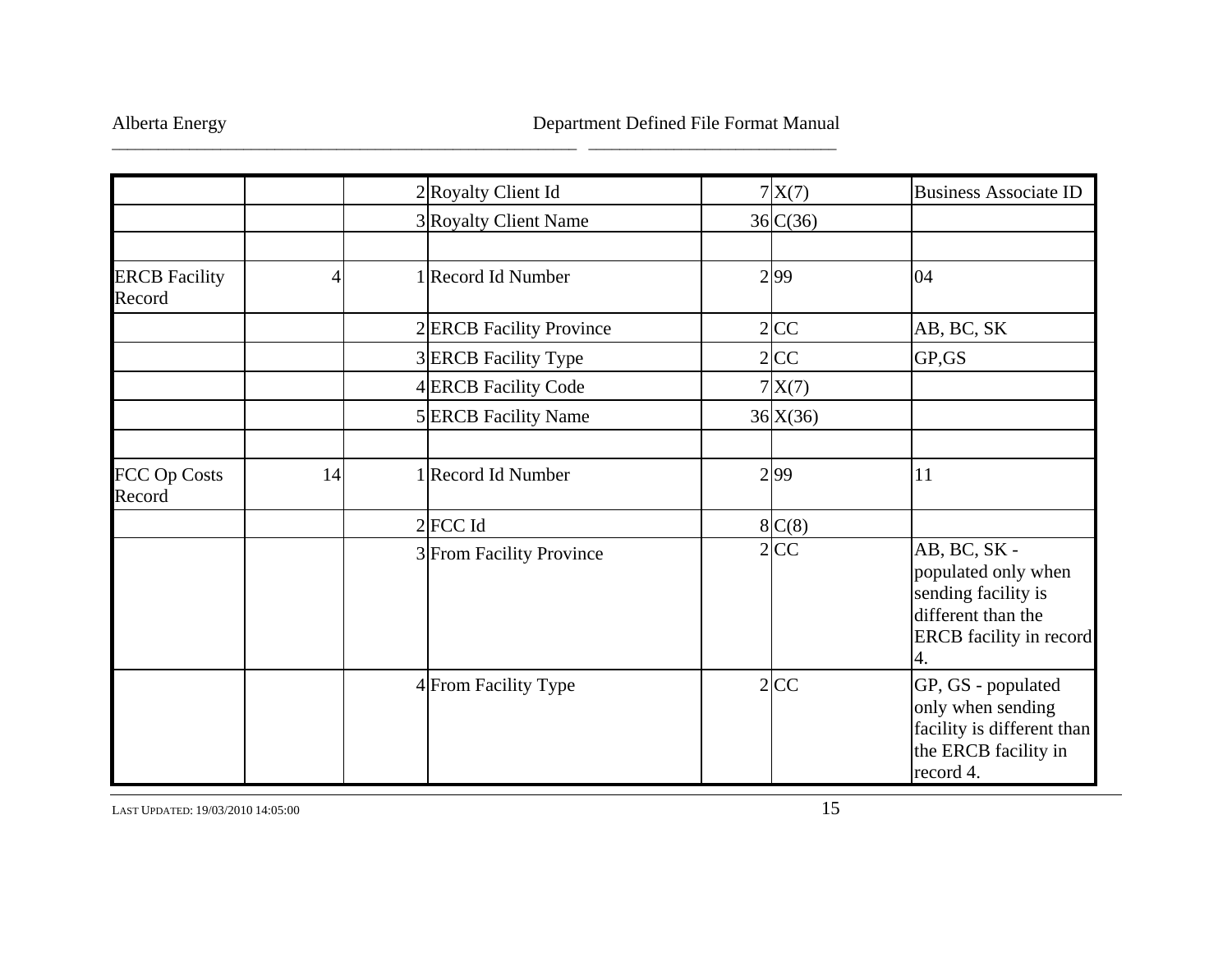|  | 5 From Facility Code                | 7X(7)          | populated only when<br>sending facility is<br>different than the<br><b>ERCB</b> facility in record<br>4. |
|--|-------------------------------------|----------------|----------------------------------------------------------------------------------------------------------|
|  | 6 Standard Allowable Costs          | 17 9(14).9(2)  | <b>Dollars</b>                                                                                           |
|  | 7 Co-Generation Utilities Costs     | 17 9(14).9(2)  | <b>Dollars</b>                                                                                           |
|  | 8 Other Allowable Costs             | 17 9(14).9(2)  | <b>Dollars</b>                                                                                           |
|  | <b>9Direct Allowable Costs</b>      | 17 9(14).9(2)  | <b>Dollars</b>                                                                                           |
|  | 10 Overhead Percent                 | 6 9(3).9(2)    | Percentage                                                                                               |
|  | 11 Overhead                         | 17 9(14).9(2)  | <b>Dollars</b>                                                                                           |
|  | 12 Greenhouse Gas Emissions Costs   | 17 9(14).9(2)  | <b>Dollars</b>                                                                                           |
|  | 13 Working Capital Percent          | 6 9(3).9(2)    | Percentage                                                                                               |
|  | 14 Working Capital Allowance        | 17 9(14).9(2)  | <b>Dollars</b>                                                                                           |
|  | 15 Total Operating Cost Allowance   | 17 9(14).9(2)  | <b>Dollars</b>                                                                                           |
|  | 16 BA Distribution Percentage       | 11 9(3).9(7)   | Percentage                                                                                               |
|  | 17 Facility Distribution Percentage | 11 9(3).9(7)   | Percentage                                                                                               |
|  | 18 Net Reallocation Percentage      | 12 9(4).9(7)   | Percentage                                                                                               |
|  | 19 Net Operating Cost Allocation    | 179(14) . 9(2) | <b>Dollars</b>                                                                                           |
|  | 20 OPA Recalculation Flag           | 1 X            | Value is $*$ or blank.                                                                                   |
|  |                                     |                |                                                                                                          |

\_\_\_\_\_\_\_\_\_\_\_\_\_\_\_\_\_\_\_\_\_\_\_\_\_\_\_\_\_\_\_\_\_\_\_\_\_\_\_\_\_\_\_\_\_\_\_\_\_\_\_\_\_\_\_\_\_\_\_\_ \_\_\_\_\_\_\_\_\_\_\_\_\_\_\_\_\_\_\_\_\_\_\_\_\_\_\_\_\_\_\_\_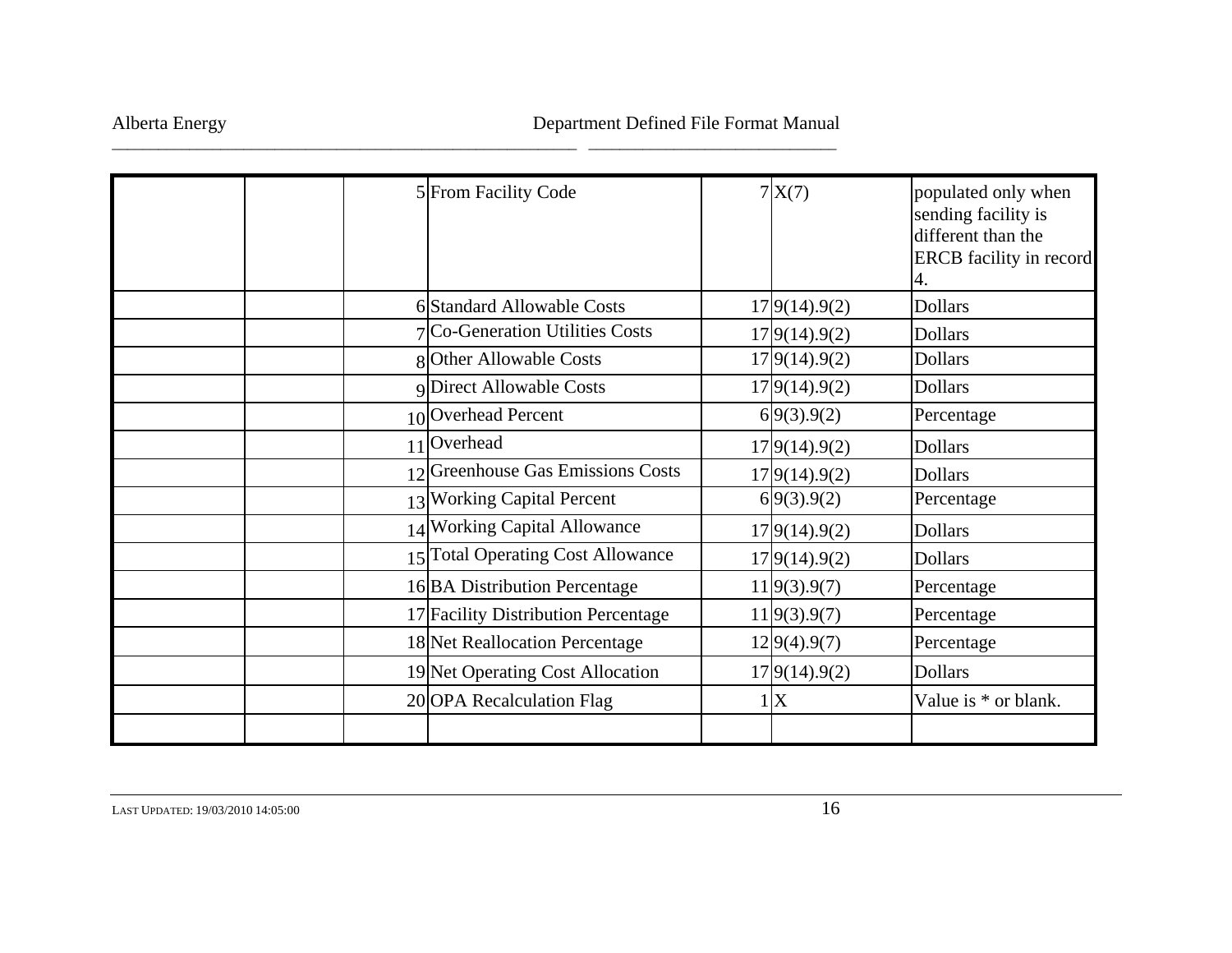| <b>AC3</b> Allocation<br>To Record          | 21 | 1 Record Id Number               | 2 99         | 21                                                               |
|---------------------------------------------|----|----------------------------------|--------------|------------------------------------------------------------------|
|                                             |    | 2 Percentage To Another Client   | 11 9(3).9(7) | Percentage                                                       |
|                                             |    | 3 To Client Id                   | 7X(7)        | <b>Business Associate ID</b>                                     |
|                                             |    | 4 To Facility Province           | 2 CC         | AB, BC, SK                                                       |
|                                             |    | 5 To Facility Type               | 2 CC         | GP, GS                                                           |
|                                             |    | 6 To Facility ID                 | 7X(7)        | To Facility ID                                                   |
| <b>AC3</b> Allocation<br><b>From Record</b> | 22 | 1 Record Id Number               | 2 99         | 22                                                               |
|                                             |    | 2 Percentage From Another Client | 11 9(3).9(7) | Percentage                                                       |
|                                             |    | 3 AC2 Distribution Percentage    | 11 9(3).9(7) | Percentage                                                       |
|                                             |    | 4 From Facility Province         | 2 CC         | AB, BC, SK                                                       |
|                                             |    | 5 From Facility Type             | 2 CC         | GP, GS                                                           |
|                                             |    | 6 From Facility ID               | 7X(7)        | From Facility ID                                                 |
|                                             |    | 4 From Client Id                 | 7X(7)        | <b>Business Associate ID</b>                                     |
| <b>Record Count</b><br>Record               | 99 | 1 Record Id Number               | 2 99         | 99                                                               |
|                                             |    | 2Record Count                    | 9 9(9)       | Number of records, not<br>including the record, in<br>this file. |

\_\_\_\_\_\_\_\_\_\_\_\_\_\_\_\_\_\_\_\_\_\_\_\_\_\_\_\_\_\_\_\_\_\_\_\_\_\_\_\_\_\_\_\_\_\_\_\_\_\_\_\_\_\_\_\_\_\_\_\_ \_\_\_\_\_\_\_\_\_\_\_\_\_\_\_\_\_\_\_\_\_\_\_\_\_\_\_\_\_\_\_\_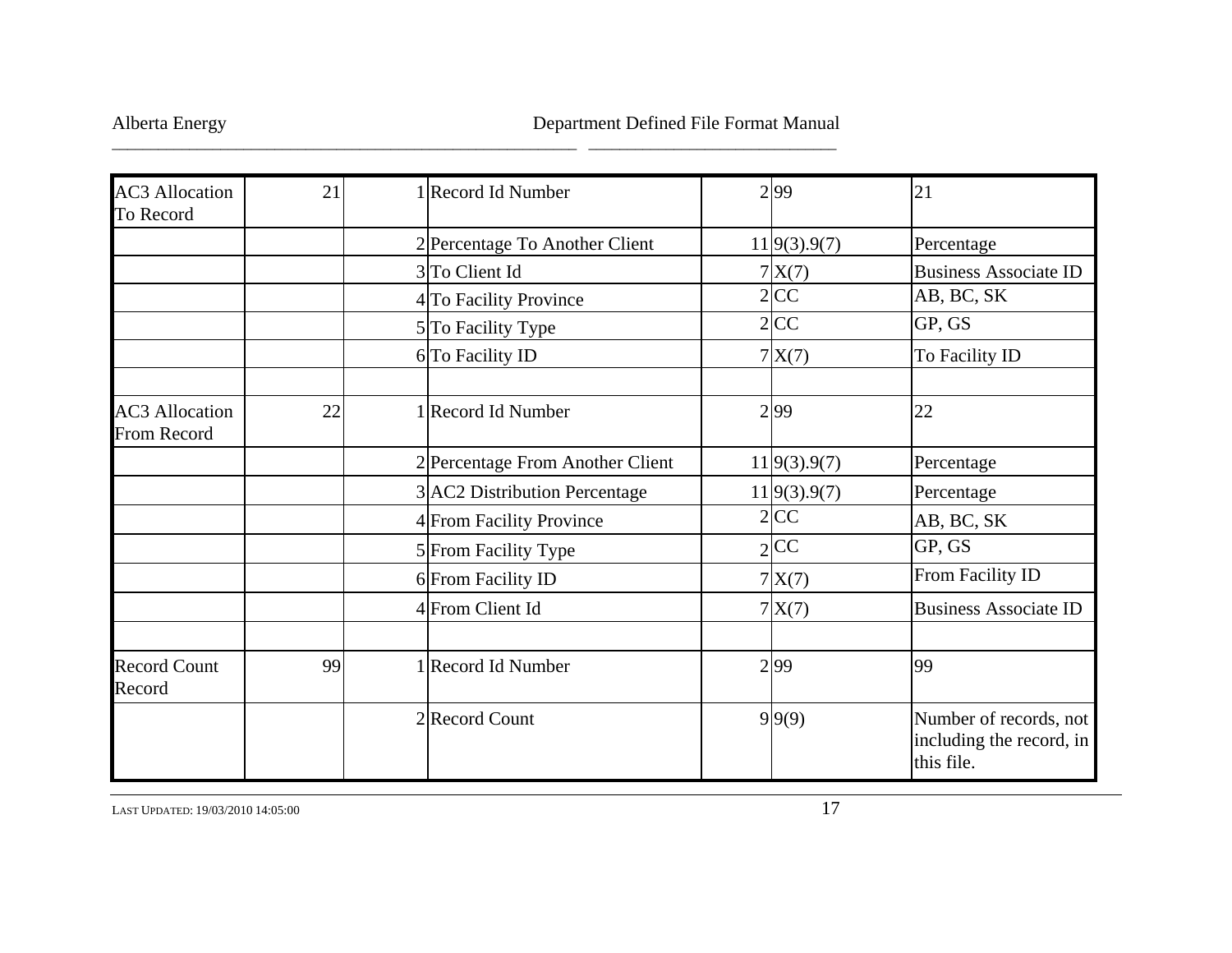| <b>Record Name</b>                  | Record Id<br>Number | Field<br>Number | <b>Field Name</b>               | Field<br>Width | Format     | Comments                     |
|-------------------------------------|---------------------|-----------------|---------------------------------|----------------|------------|------------------------------|
| <b>Royalty Payer</b><br>Record      |                     |                 | 1 Record Id Number              |                | 299        | 01                           |
|                                     |                     |                 | 2 Invoice Number                |                | 229(22)    |                              |
|                                     |                     |                 | 3 Invoice Date                  |                | 8 yyyymmdd |                              |
|                                     |                     |                 | 4 Royalty Payer Id              |                | 7X(7)      | <b>Business Associate ID</b> |
|                                     |                     |                 | 5 Royalty Payer Name            |                | 36 C(36)   |                              |
|                                     |                     |                 | 6 Royalty Payer Address         |                | 36 C(36)   |                              |
|                                     |                     |                 | 7 Royalty Payer City            |                | 19 C(19)   |                              |
|                                     |                     |                 | 8 Royalty Payer Province/State  |                | $2$ CC     |                              |
|                                     |                     |                 | 9 Royalty Payer Postal/Zip Code |                | 9 C(9)     |                              |
|                                     |                     |                 | 10 Reference Number             |                | 9 9(9)     |                              |
| Production<br>Period Year<br>Record | $\overline{2}$      |                 | 1 Record Id Number              |                | 299        | 02                           |
|                                     |                     |                 | 2 Production Period Year        |                | 4 9(4)     | <b>YYYY</b>                  |
| <b>Royalty Client</b>               | 3                   |                 | 1 Record Id Number              |                | 2 99       | 03                           |

## **CERR / FERR DDF File Layout**

\_\_\_\_\_\_\_\_\_\_\_\_\_\_\_\_\_\_\_\_\_\_\_\_\_\_\_\_\_\_\_\_\_\_\_\_\_\_\_\_\_\_\_\_\_\_\_\_\_\_\_\_\_\_\_\_\_\_\_\_ \_\_\_\_\_\_\_\_\_\_\_\_\_\_\_\_\_\_\_\_\_\_\_\_\_\_\_\_\_\_\_\_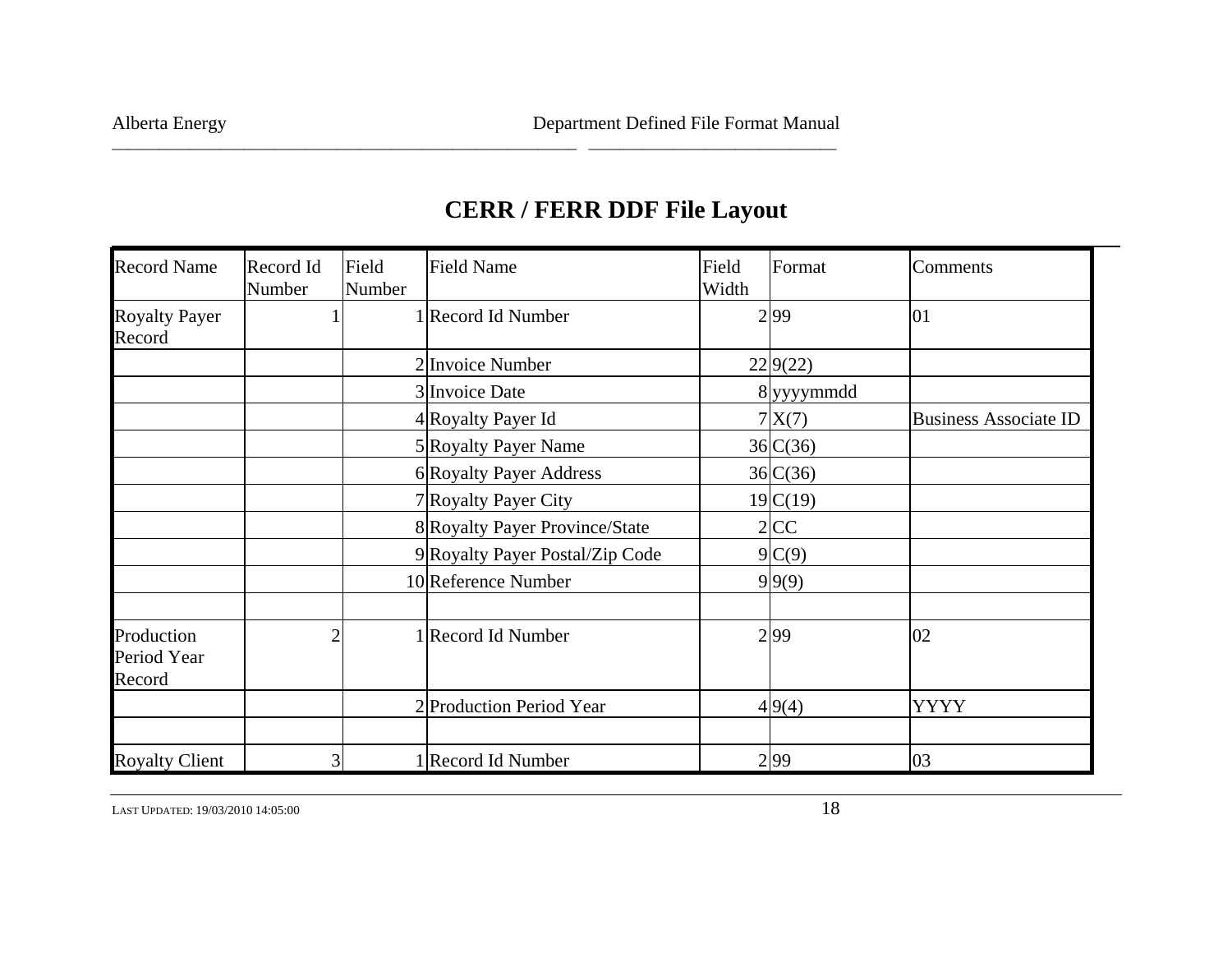| Record                                       |    |                                 |                |                              |
|----------------------------------------------|----|---------------------------------|----------------|------------------------------|
|                                              |    | 2 Royalty Client Id             | 7X(7)          | <b>Business Associate ID</b> |
|                                              |    | 3 Royalty Client Name           | 36 C(36)       |                              |
|                                              |    |                                 |                |                              |
| <b>ERCB</b> Facility<br>Record               | 4  | 1 Record Id Number              | 2 99           | 04                           |
|                                              |    | 2 <b>ERCB</b> Facility Province | 2 CC           | AB, BC, SK                   |
|                                              |    | 3 <b>ERCB</b> Facility Type     | $2$ CC         | GP,GS                        |
|                                              |    | 4 ERCB Facility Code            | 7X(7)          |                              |
|                                              |    | 5 ERCB Facility Name            | 36 X(36)       |                              |
|                                              |    |                                 |                |                              |
| <b>Royalty Rate</b><br><b>Product Record</b> | 13 | 1 Record Id Number              | 2 99           | 13                           |
|                                              |    | 2Product                        | 6 C(6)         | Gas or Gas product           |
|                                              |    | 3 Production Month              | 69(6)          | <b>YYYYMM</b>                |
|                                              |    | 4 Product Unit Value            | 17 9(14).9(2)  | Dollars/Unit                 |
|                                              |    | 5 Crown Royalty Quantity (CRQ)  | 17 9(9) . 9(7) | Volumes                      |
|                                              |    | 6 Royalty Exemption             | 17 9(9).9(7)   | Volumes                      |
|                                              |    | 7 Cycling CRQ                   | 17 9(9).9(7)   | Volumes                      |
|                                              |    | 8 Net CRQ                       | 17 9(9).9(7)   | Volumes                      |
|                                              |    | 9 Crown Royalty Value           | 17 9(14).9(2)  | <b>Dollars</b>               |
|                                              |    | 10 Client Volumetric Quantity   | 17 9(9).9(7)   | Volumes                      |
|                                              |    | 11 Ex-Alberta Production        | 17 9(9).9(7)   | Volumes                      |

\_\_\_\_\_\_\_\_\_\_\_\_\_\_\_\_\_\_\_\_\_\_\_\_\_\_\_\_\_\_\_\_\_\_\_\_\_\_\_\_\_\_\_\_\_\_\_\_\_\_\_\_\_\_\_\_\_\_\_\_ \_\_\_\_\_\_\_\_\_\_\_\_\_\_\_\_\_\_\_\_\_\_\_\_\_\_\_\_\_\_\_\_

LAST UPDATED: 19/03/20100.14:05:00 **19.14:05:00 19.14:05:00**